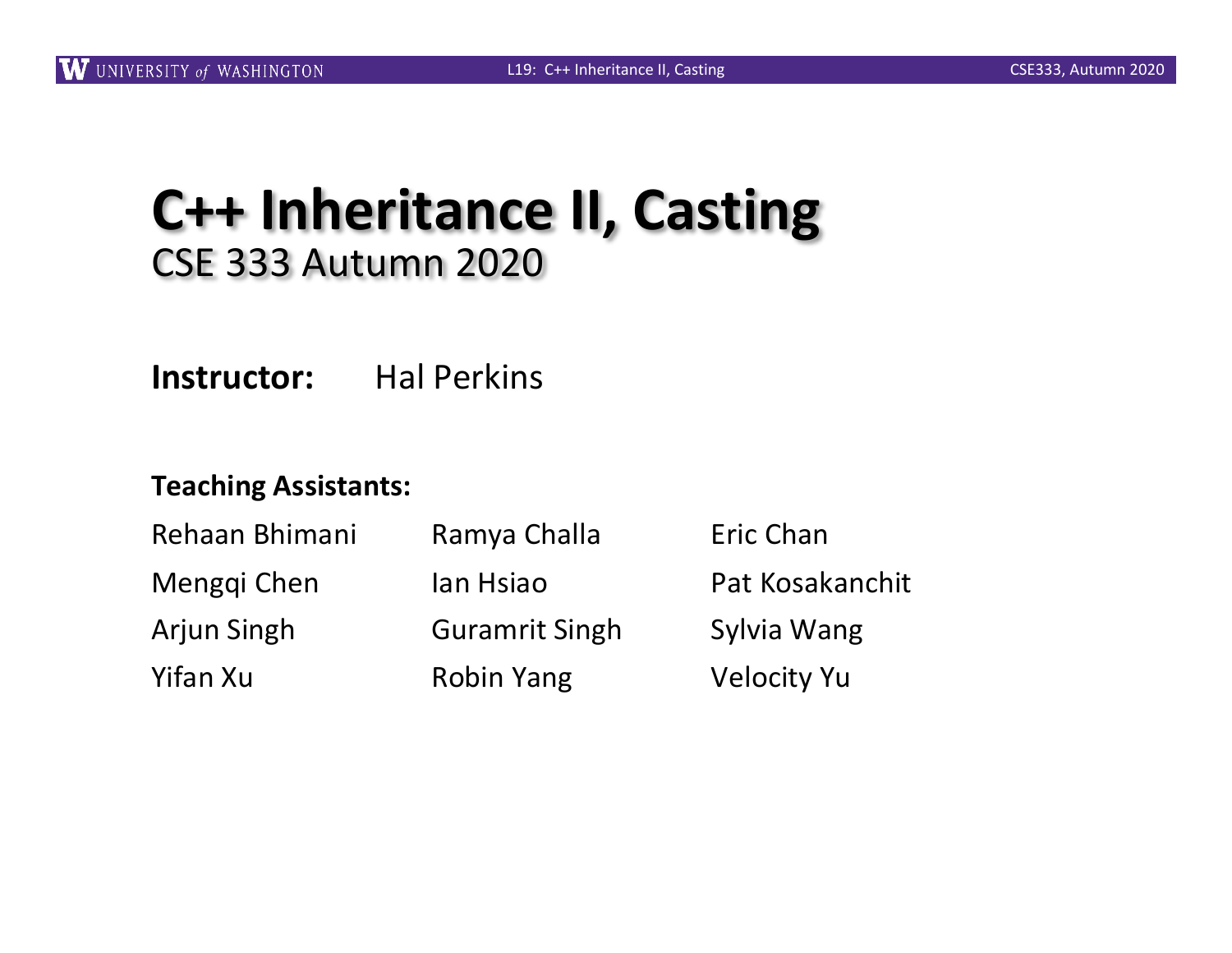# **Administrivia**

- $\cdot$  New exercise out today, due Monday morning; and keep working on hw3  $\odot$ 
	- **•** (it's ex14: don't panic, we've skipped ex13 until next week.  $\circledcirc\circ$ )
- $\div$  Canvas gradebook is gradually coming to life
	- Will eventually be consolidated place for all grades (exercises, projects, late days remaining)
	- Let us know if you find bugs when we publish grades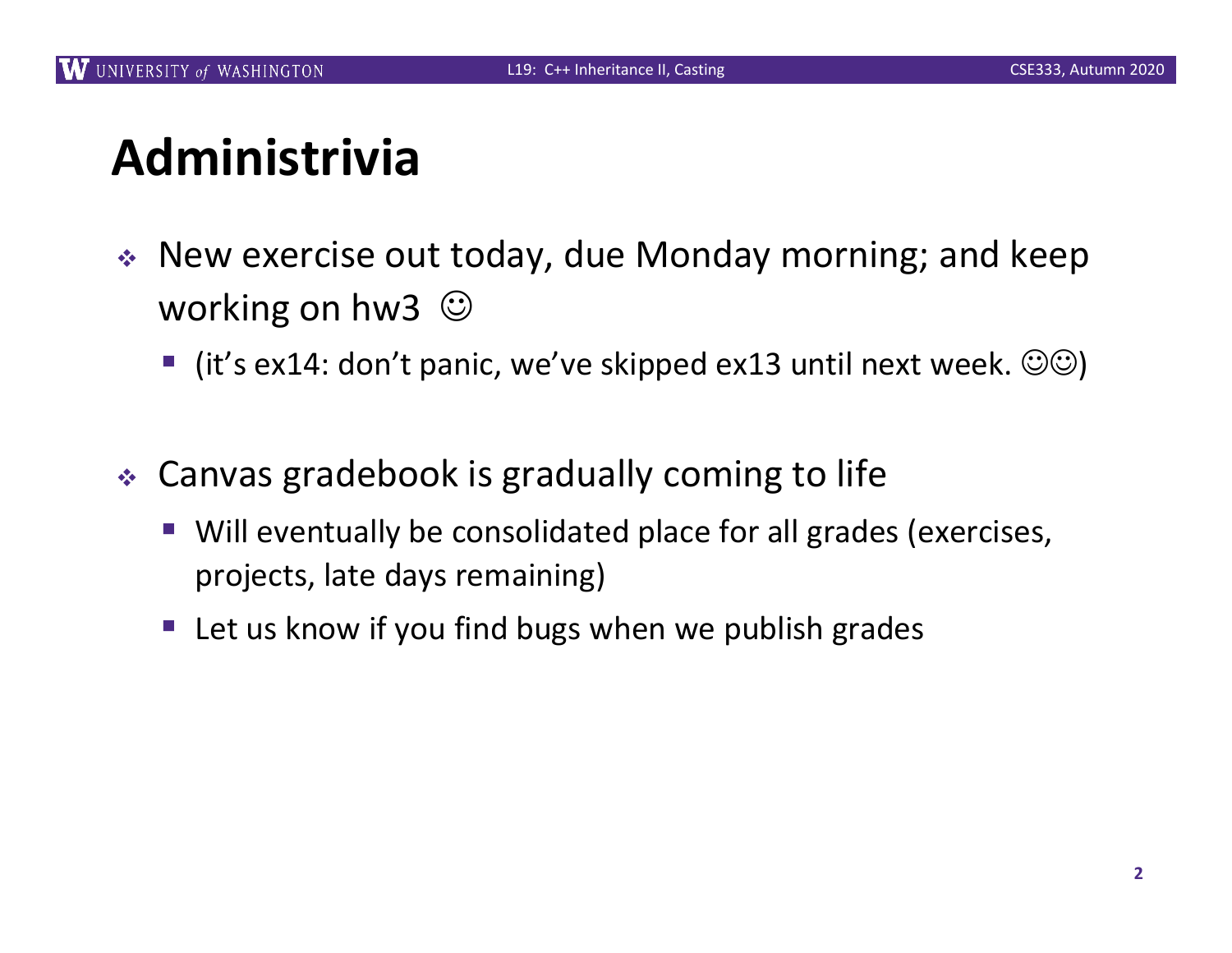# **HW3 Tip**

- $\div$  HW3 writes some pretty big index files
	- Hundreds of thousands of write operations
	- No problem for today's fast machines and disks!!
- <sup>v</sup> Except...
	- If you're running on attu or a CSE lab linux workstation, every write to your personal directories goes to a network file server(!)
		- ∴ Lots of slow network packets vs full-speed disks can take much longer to write an index to a server vs. a few sec. locally (!!)
		- Suggestion: write index files to /tmp/... . That's a local scratch disk and is very fast. But please clean up when you're done.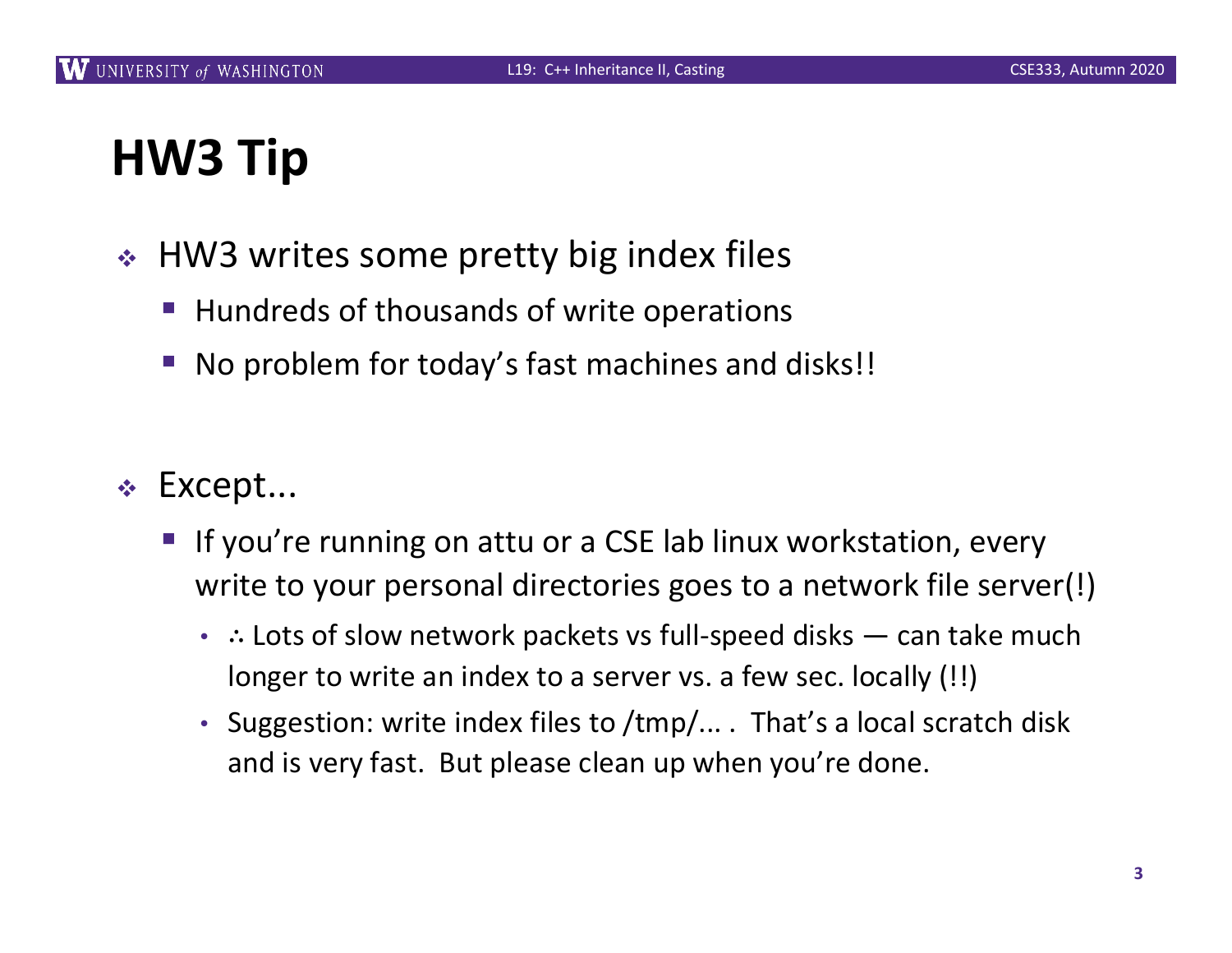## **Lecture Outline**

- <sup>v</sup> **C++ Inheritance**
	- § **Static Dispatch**
	- § **Abstract Classes**
	- Constructors and Destructors
	- Assignment
- <sup>v</sup> C++ Casting

<sup>v</sup> Reference: *C++ Primer*, Chapter 15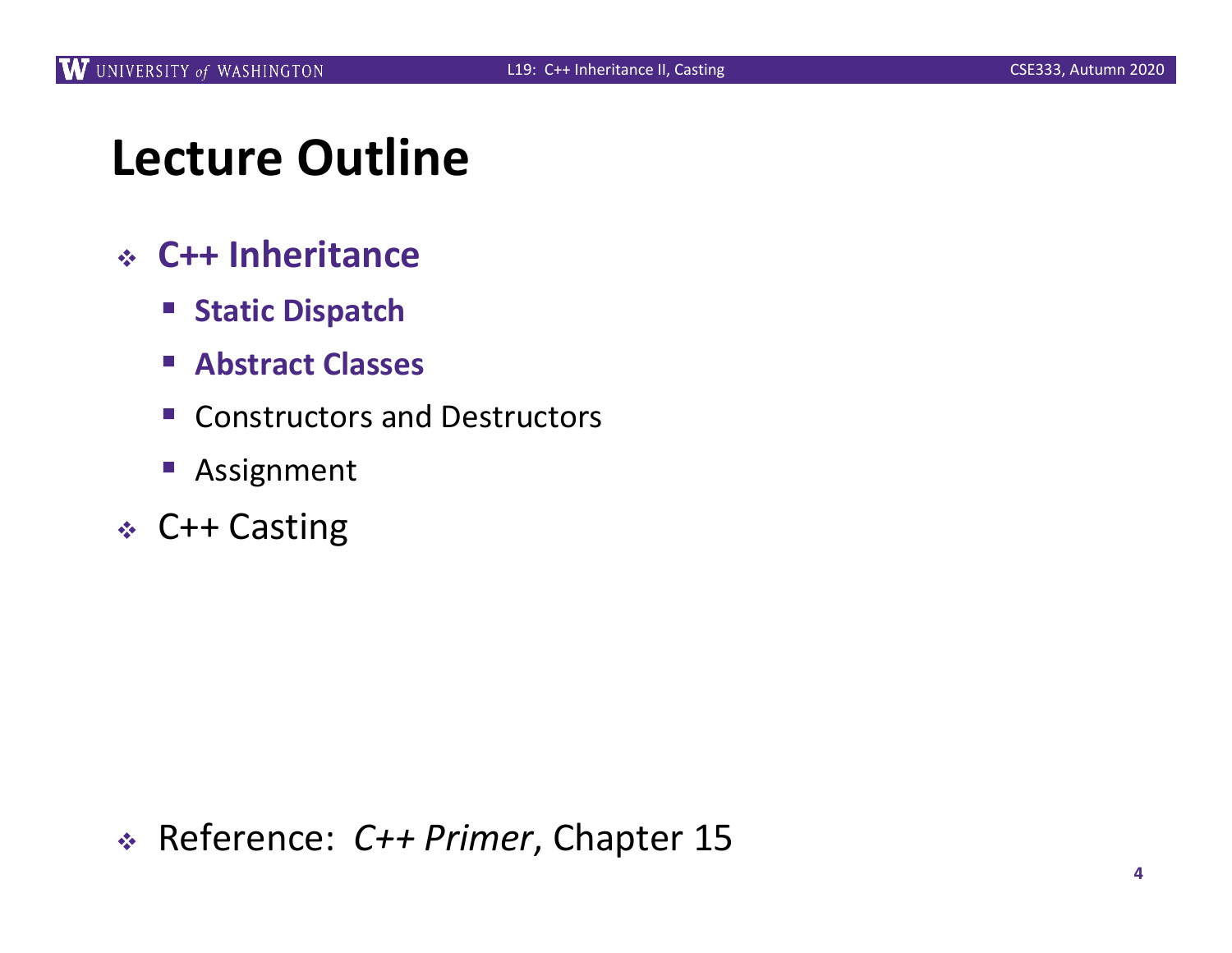## **What happens if we omit "virtual"?**

- <sup>v</sup> By default, without virtual, methods are dispatched *statically*
	- At compile time, the compiler writes in a  $\text{call}$  to the address of the class' method in the  $text$  text segment
		- Based on the compile-time visible type of the callee
	- This is *different* than Java

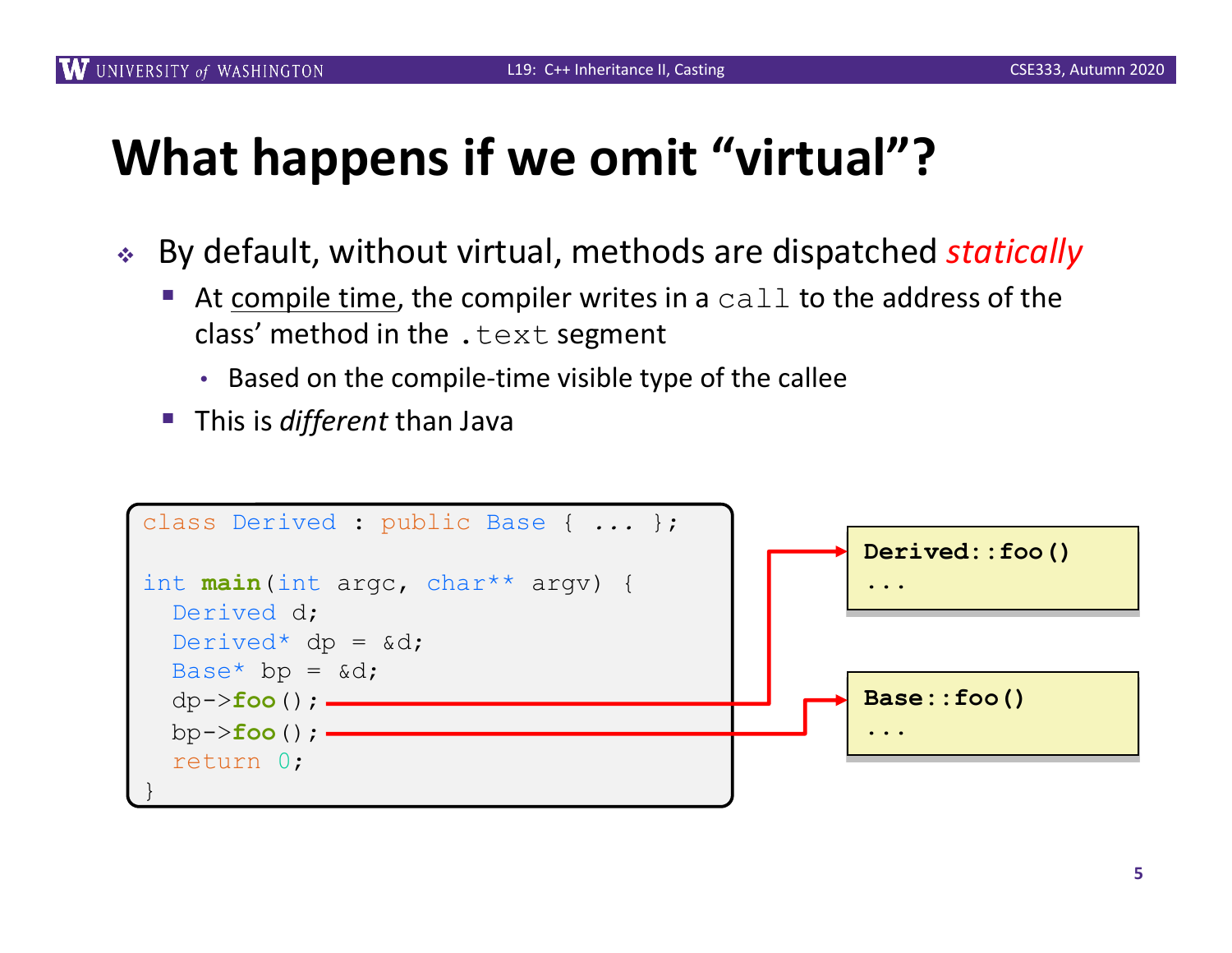## **Static Dispatch Example**

#### $\triangleleft$  Removed virtual on methods:

Stock.h

```
double Stock::GetMarketValue() const;
double Stock::GetProfit() const;
```

```
DividendStock dividend();
DividendStock* ds = &dividend;Stock* s = &dividend;
// Invokes DividendStock::GetMarketValue()
ds->GetMarketValue();
// Invokes Stock::GetMarketValue()
s->GetMarketValue();
// invokes Stock::GetProfit(), since that method is inherited. 
// Stock::GetProfit() invokes Stock::GetMarketValue().
ds->GetProfit();
// invokes Stock::GetProfit().
// Stock::GetProfit() invokes Stock::GetMarketValue(). 
s->GetProfit();
```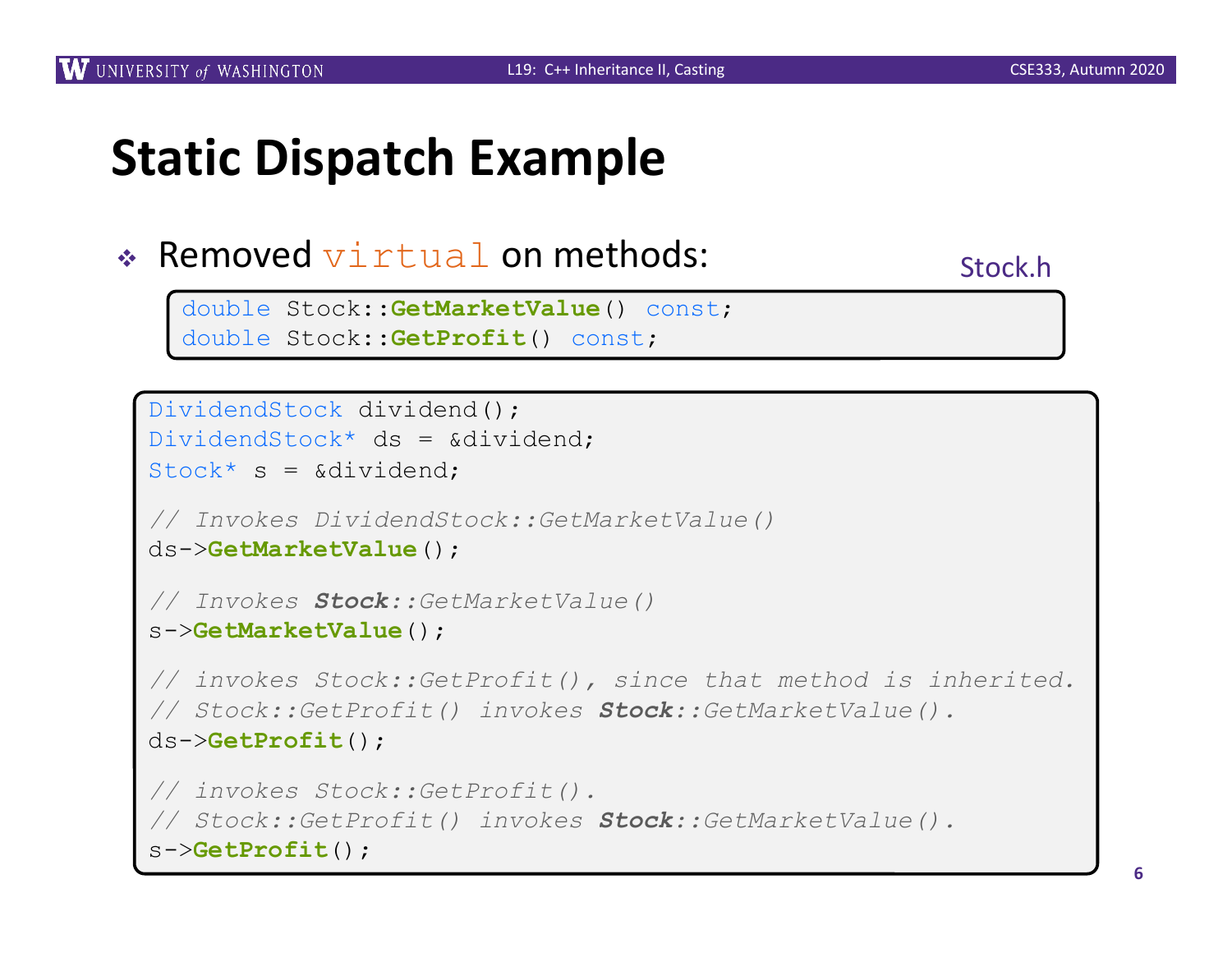## **virtual is "sticky"**

- ◆ If  $X$ : : **f** () is declared virtual, then a vtable will be created for class X and for *all* of its subclasses
	- $\blacksquare$  The vtables will include function pointers for (the correct)  $f$
- **f**() will be called using dynamic dispatch even if overridden in a derived class without the  $\texttt{virtual}$ keyword
	- § Good style to help the reader *and avoid bugs* by using override
		- Style guide controversy, if you use  $overrightarrow{overright}$  de should you use virtual in derived classes? Recent style guides say just use override, but you'll sometimes see both, particularly in older code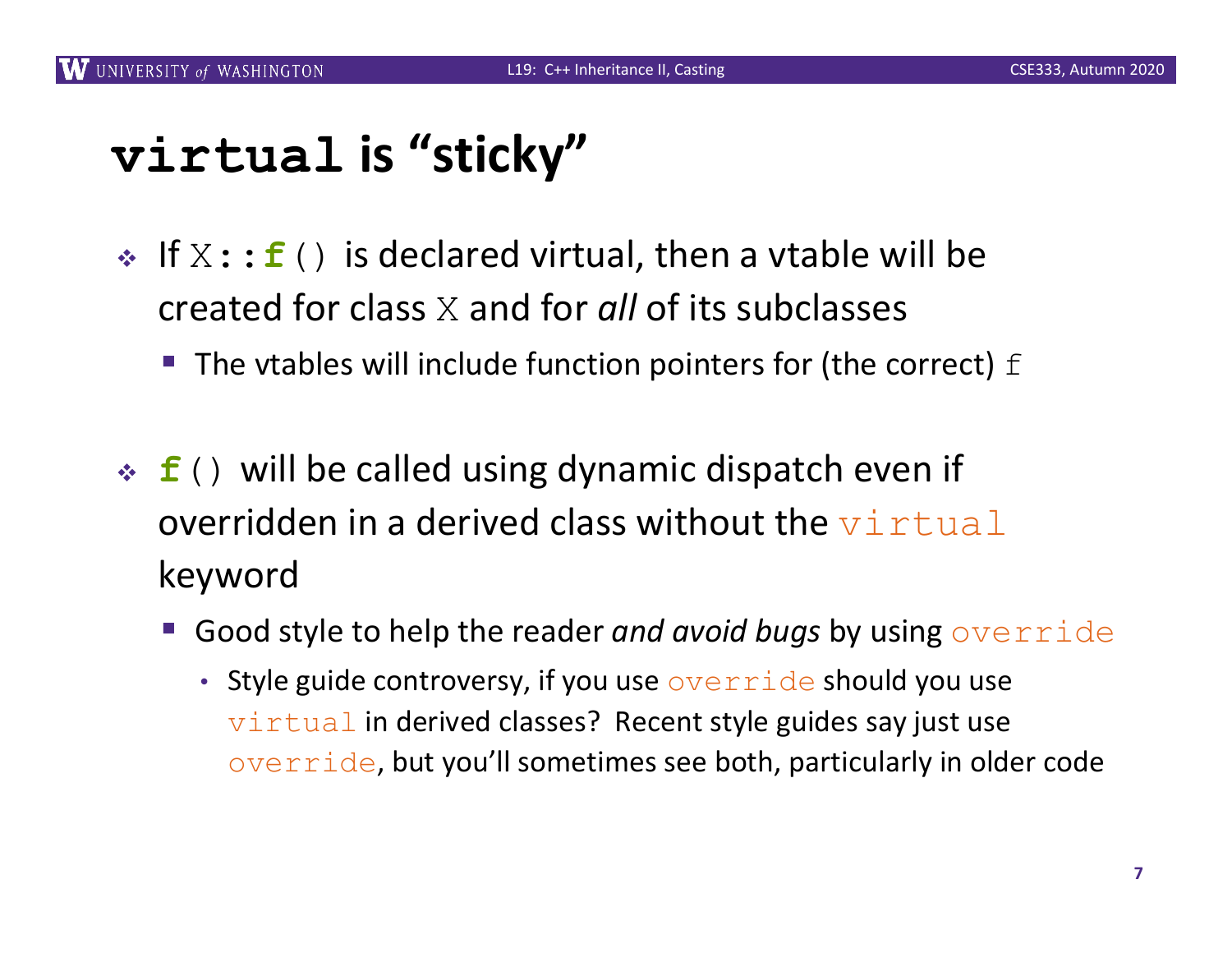## **Why Not Always Use virtual?**

- $\div$  Two (fairly uncommon) reasons:
	- Efficiency:
		- Non-virtual function calls are a tiny bit faster (no indirect lookup)
		- A class with no virtual functions has objects without a  $\text{vptr}$  field
	- Control:
		- If  $f(t)$  calls  $g(t)$  in class X and  $g$  is not virtual, we're guaranteed to call  $X: g()$  and not  $g()$  in some subclass
			- Particularly useful for framework design
- In Java, all methods are virtual, except static class methods, which aren't associated with objects
- $\cdot$  In C++ and C#, you can pick what you want
	- § Omitting virtual can cause obscure bugs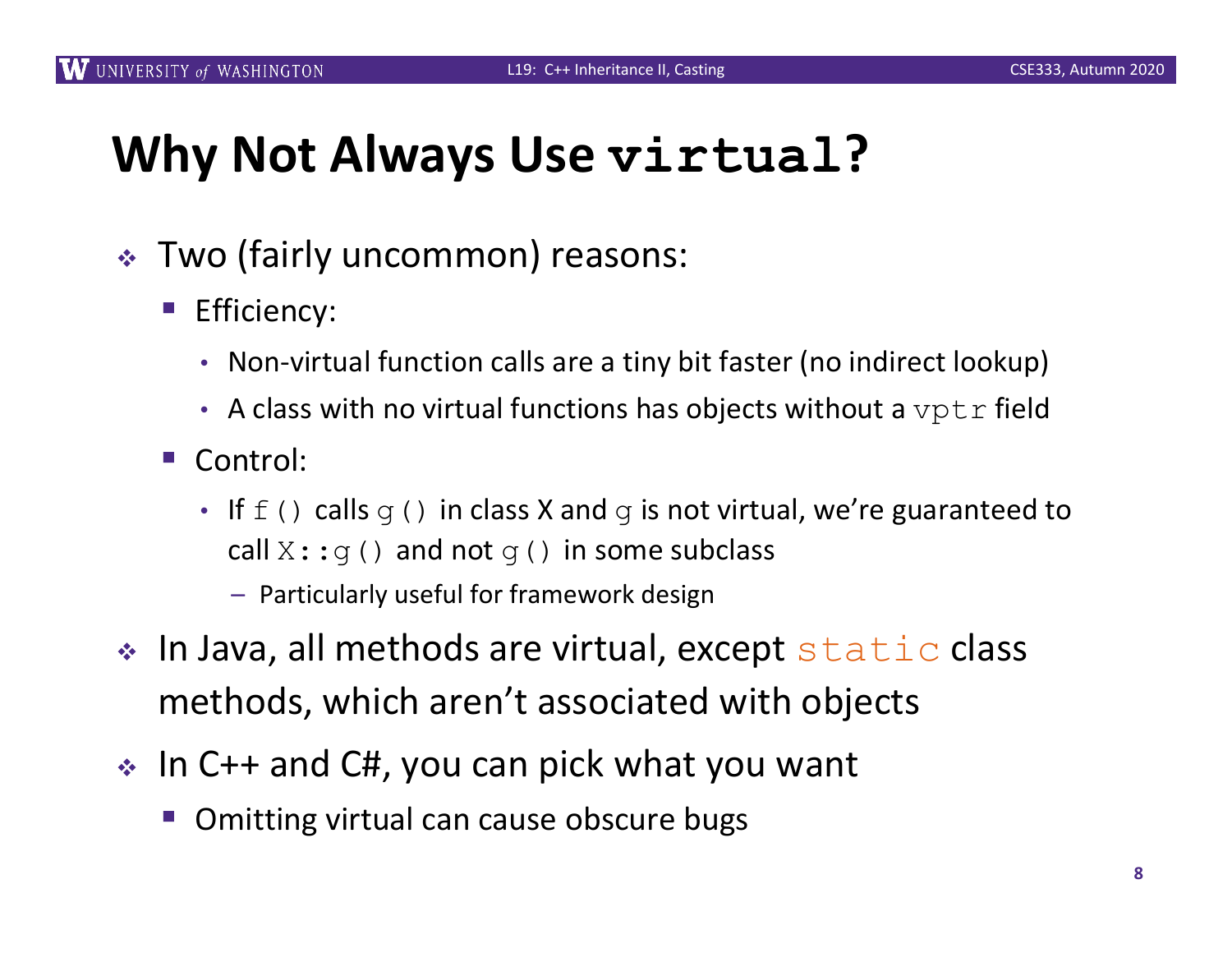## **Mixed Dispatch**

- ◆ Which function is called is a mix of both compile time and runtime decisions as well as *how* you call the function
	- If called on an object (*e.g.* obj.**Fcn**()), usually optimized into a hard-coded function call at compile time
	- If called via a pointer or reference: PromisedT  $*ptr = new Actual$ ;

ptr->**Fcn**(); *// which version is called?*

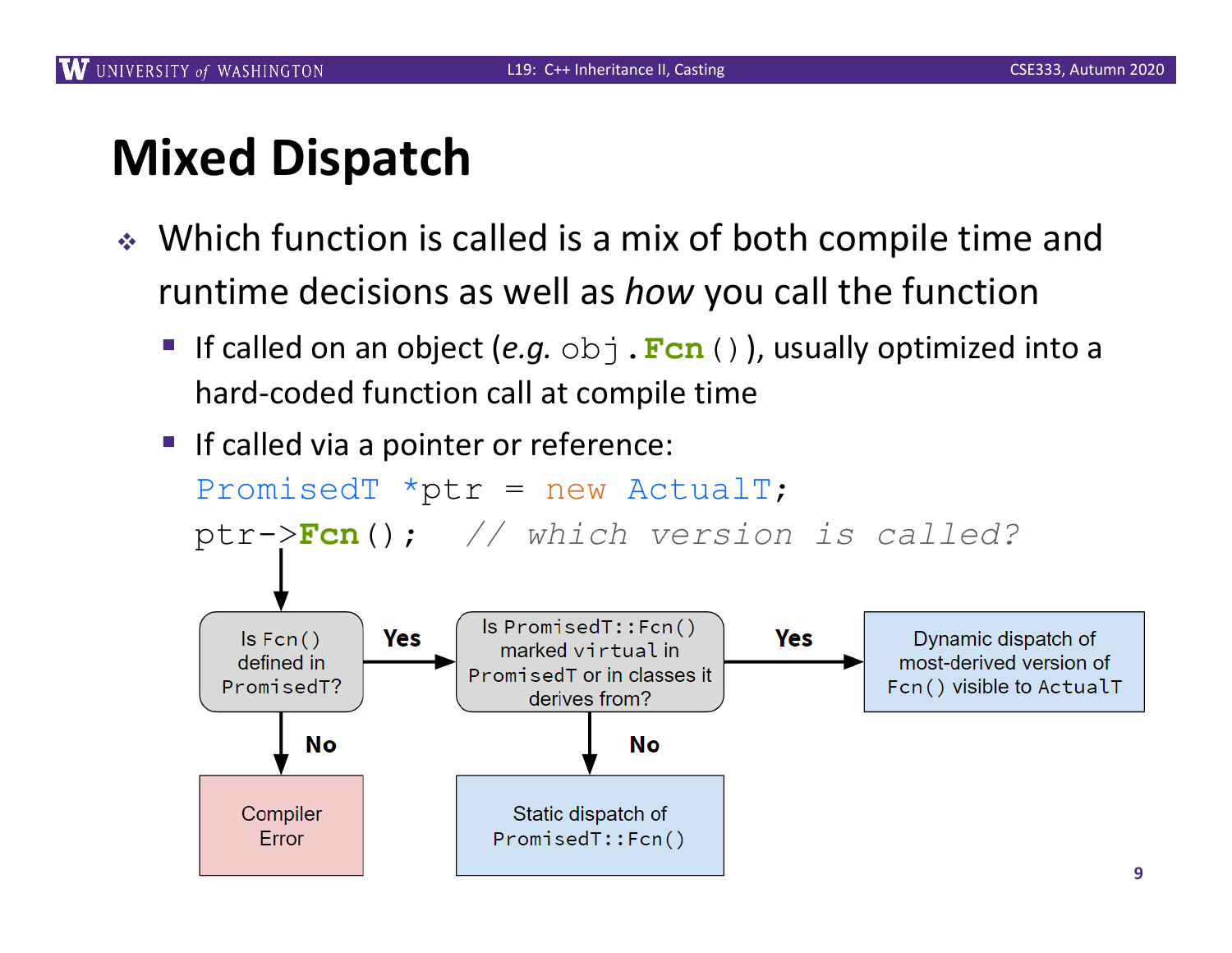# **Mixed Dispatch Example**

|                                                                                  | mixed.cc |
|----------------------------------------------------------------------------------|----------|
| class A {<br>public:                                                             |          |
| void $m1()$ { cout << "a1"; }<br>virtual void $m2()$ { cout << "a2"; }<br>$\}$ ; |          |
| class B : public A {<br>public:                                                  |          |
| void $m1()$ { cout << "b1"; }<br>void $m2()$ { cout << "b2"; }                   |          |
| $\}$ ;                                                                           |          |
|                                                                                  |          |

| void main (int arge, |                                                                                                    |  |                  |  |  |
|----------------------|----------------------------------------------------------------------------------------------------|--|------------------|--|--|
|                      | A a;<br>B b;                                                                                       |  | $char**$ argv) { |  |  |
|                      | $A^*$ a ptr a = &a<br>$A^*$ a ptr b = &b<br><del>- B* b ptr a = &amp;a</del><br>$B^*$ b ptr b = &b |  |                  |  |  |
|                      | a ptr a-> <b>m1</b> (); //a1<br>a ptr a->m2(); // a2                                               |  |                  |  |  |
|                      | a_ptr b->m1(); //al<br>a ptr b-> <b>m2</b> ();                                                     |  | // b2            |  |  |
| $\}$                 | b ptr b-> $m1()$ ; // b1<br>b_ptr b-> $m2()$ ; // b2                                               |  |                  |  |  |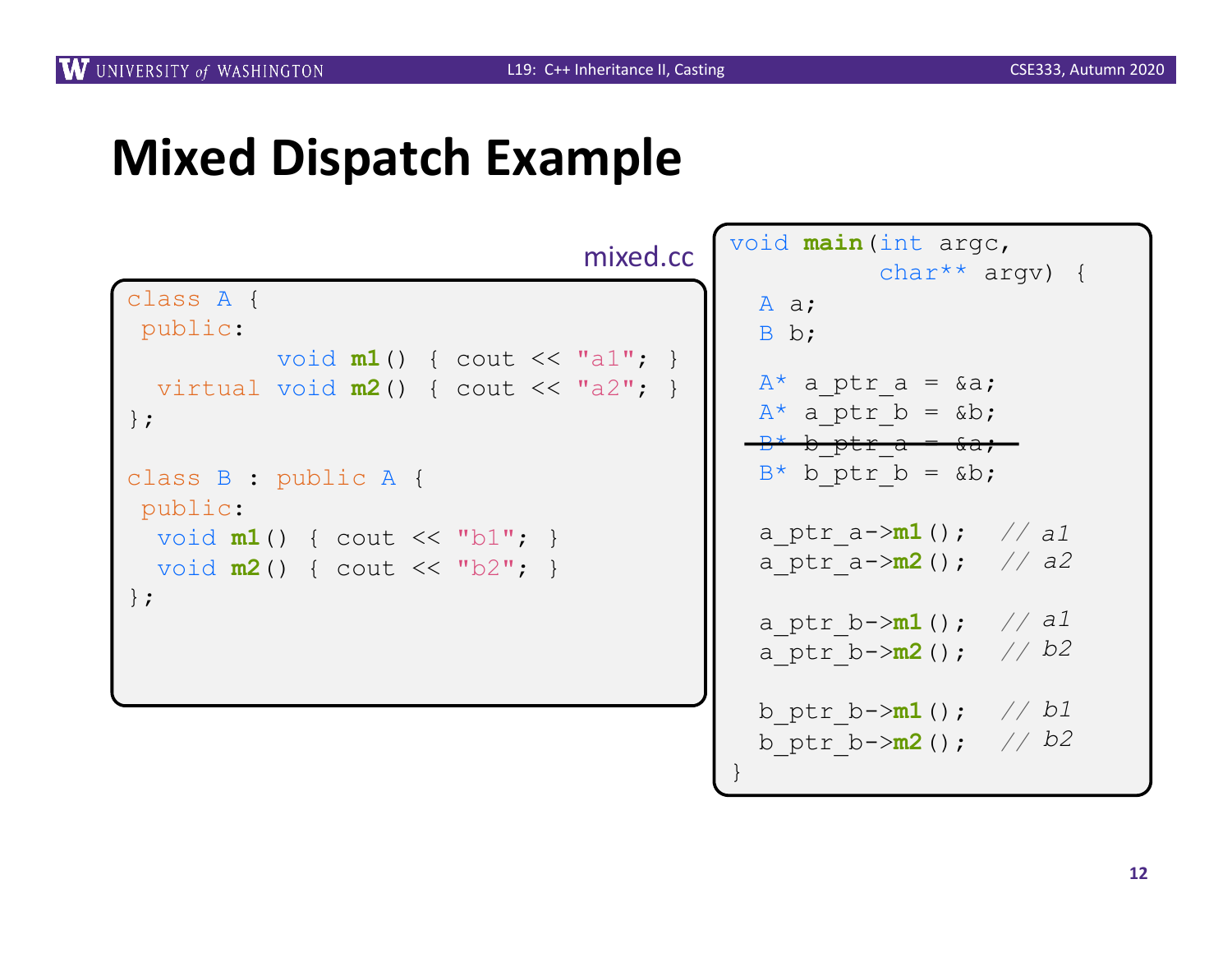## **Mixed Dispatch Example**

| mixed.cc                              | void main (int arge,               |  |
|---------------------------------------|------------------------------------|--|
|                                       | char** argy) {                     |  |
| class A {                             | A $a$ ;                            |  |
| public:                               | $B$ b;                             |  |
| // m1 will use static dispatch        |                                    |  |
| void $m1()$ { cout << "a1, "; }       | $A^*$ a ptr a = $\&a$ ;            |  |
| // m2 will use dynamic dispatch       | $A^*$ a ptr b = &b                 |  |
| virtual void $m2()$ { cout << "a2"; } | $-B* b$ ptr a = $6a$ ;             |  |
|                                       | $B^*$ b ptr b = &b                 |  |
| $\}$ ;                                |                                    |  |
| class B : public A {                  | a ptr a-> $m1()$ ; // al           |  |
| public:                               | a ptr $a \rightarrow m2$ (); // a2 |  |
| void $m1()$ { cout << "b1, "; }       |                                    |  |
| // m2 is still virtual by default     | a ptr b-> $m1()$ ; // al           |  |
|                                       | a ptr b-> $m2()$ ; // b2           |  |
| void $m2()$ { cout << "b2"; }         |                                    |  |
| $\}$ ;                                |                                    |  |
|                                       | b ptr b-> $m1()$ ; // b1           |  |

}

b\_ptr\_b->**m2**(); *// b2*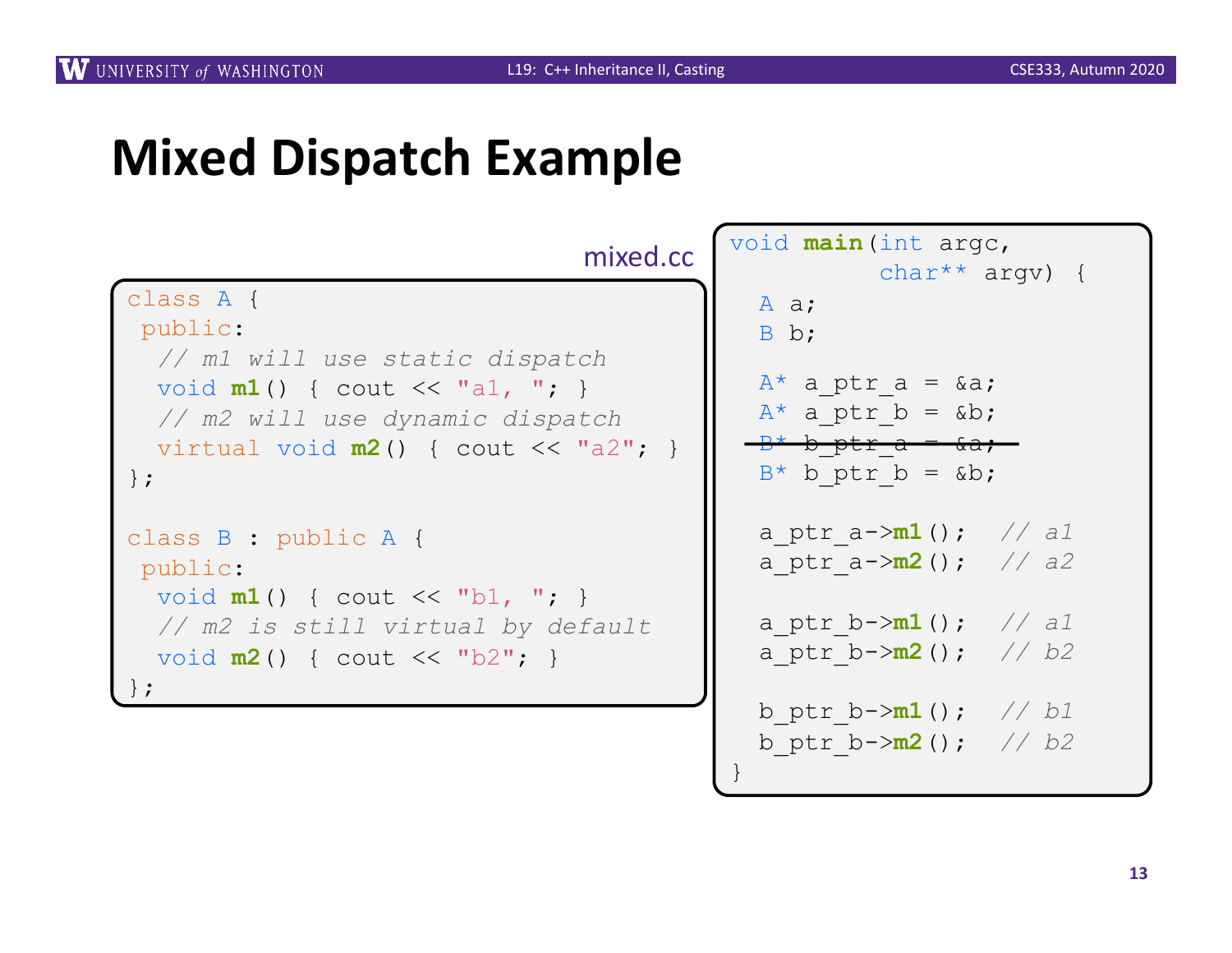## **Abstract Classes**

- $\bullet$  Sometimes we want to include a function in a class but *only* implement it in derived classes
	- In Java, we would use an abstract method
	- In C++, we use a "pure virtual" function
		- Example: virtual string **noise**() = 0; virtual string **noise**() = 0;
- \* A class containing *any* pure virtual methods is abstract
	- You can't create instances of an abstract class
	- Extend abstract classes and override methods to use them
- **↓** A class containing *only* pure virtual methods is the same as a Java interface
	- § Pure type specification without implementations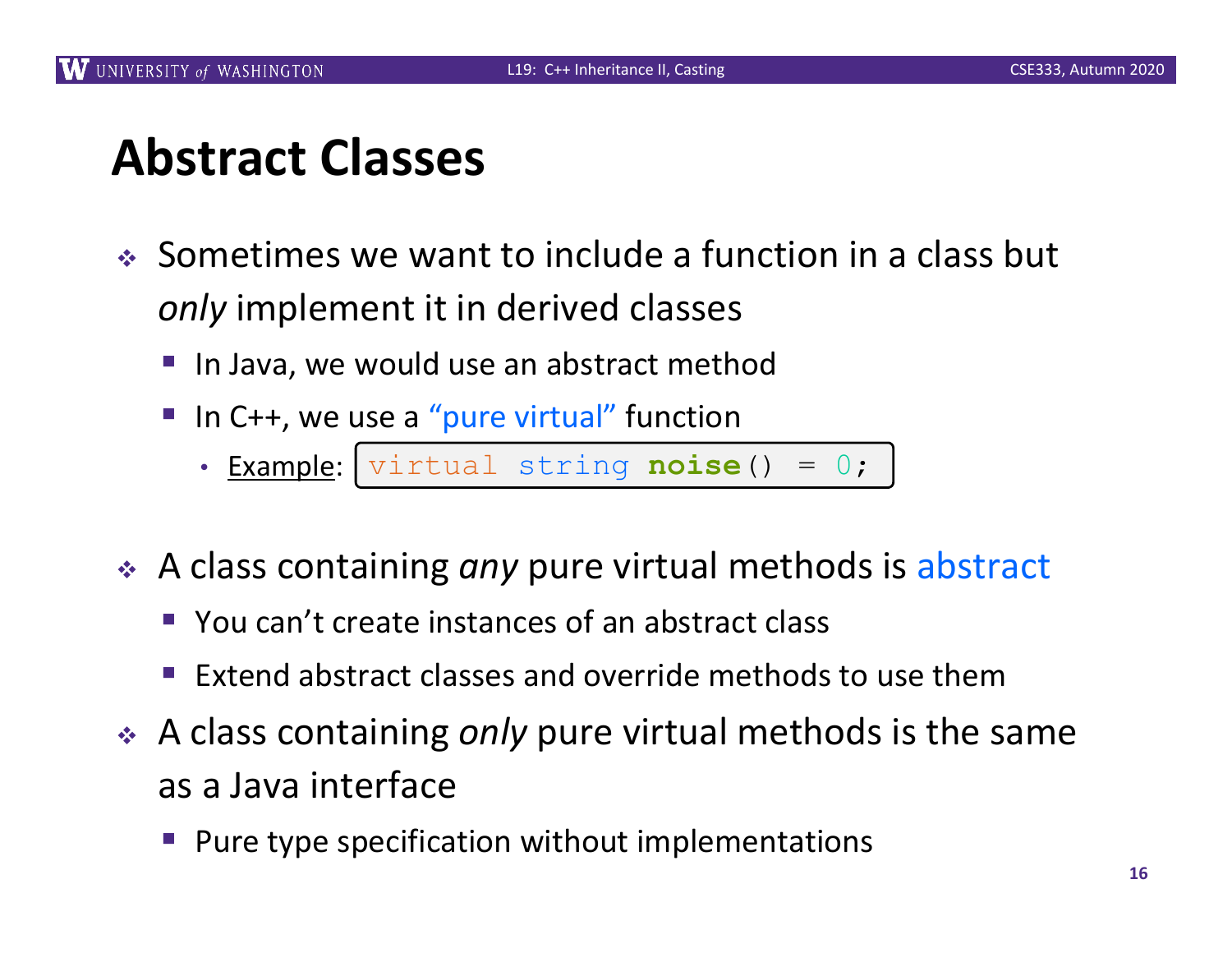## **Lecture Outline**

#### <sup>v</sup> **C++ Inheritance**

- Static Dispatch
- Abstract Classes
- **Constructors and Destructors**
- § **Assignment**
- <sup>v</sup> C++ Casting

<sup>v</sup> Reference: *C++ Primer*, Chapter 15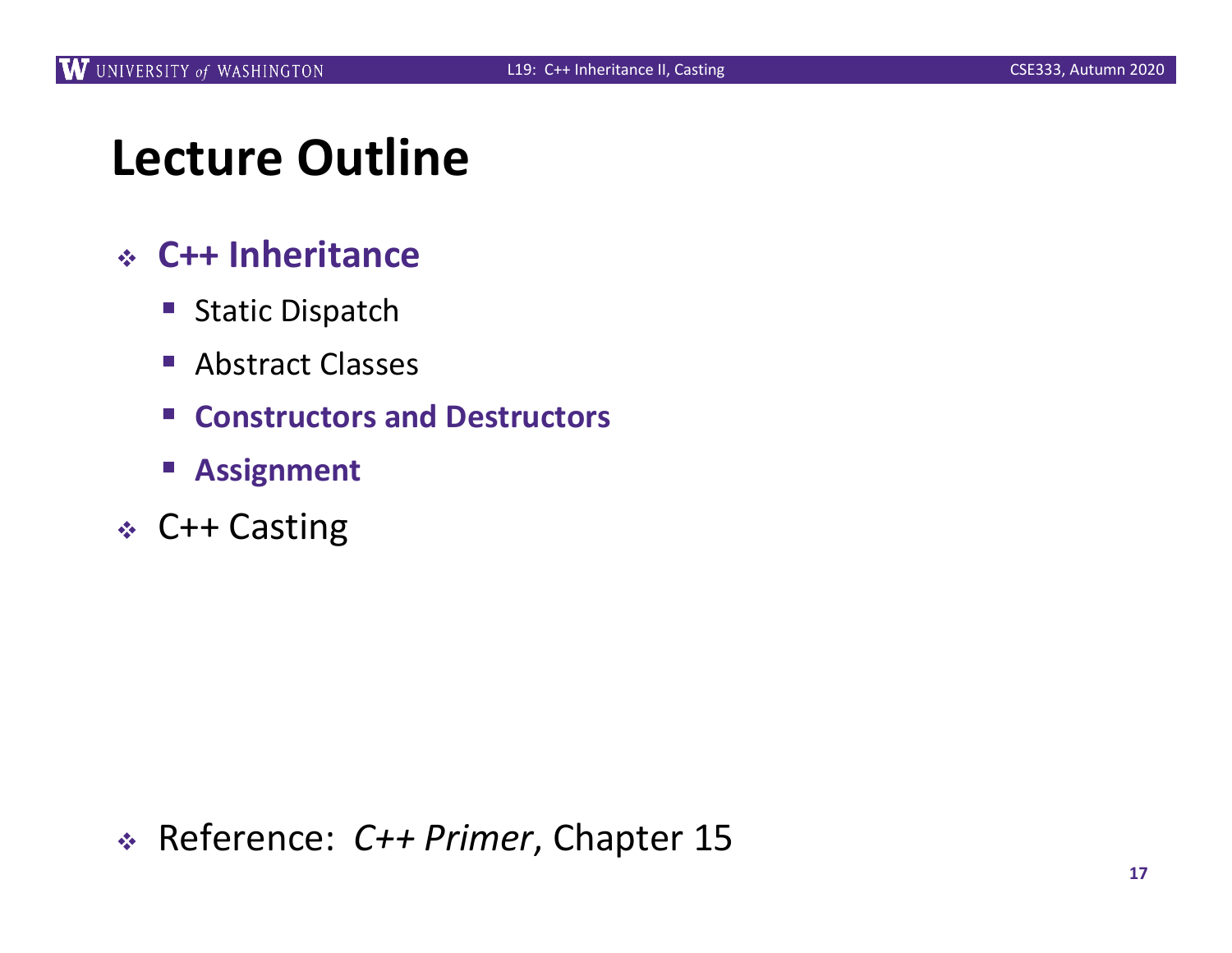# **Derived-Class Objects**

- ◆ A derived object contains "subobjects" corresponding to the data members inherited from each base class
	- No guarantees about how these are laid out in memory (not even contiguousness between subobjects)
- Conceptual structure of  $DividendStock$  object:

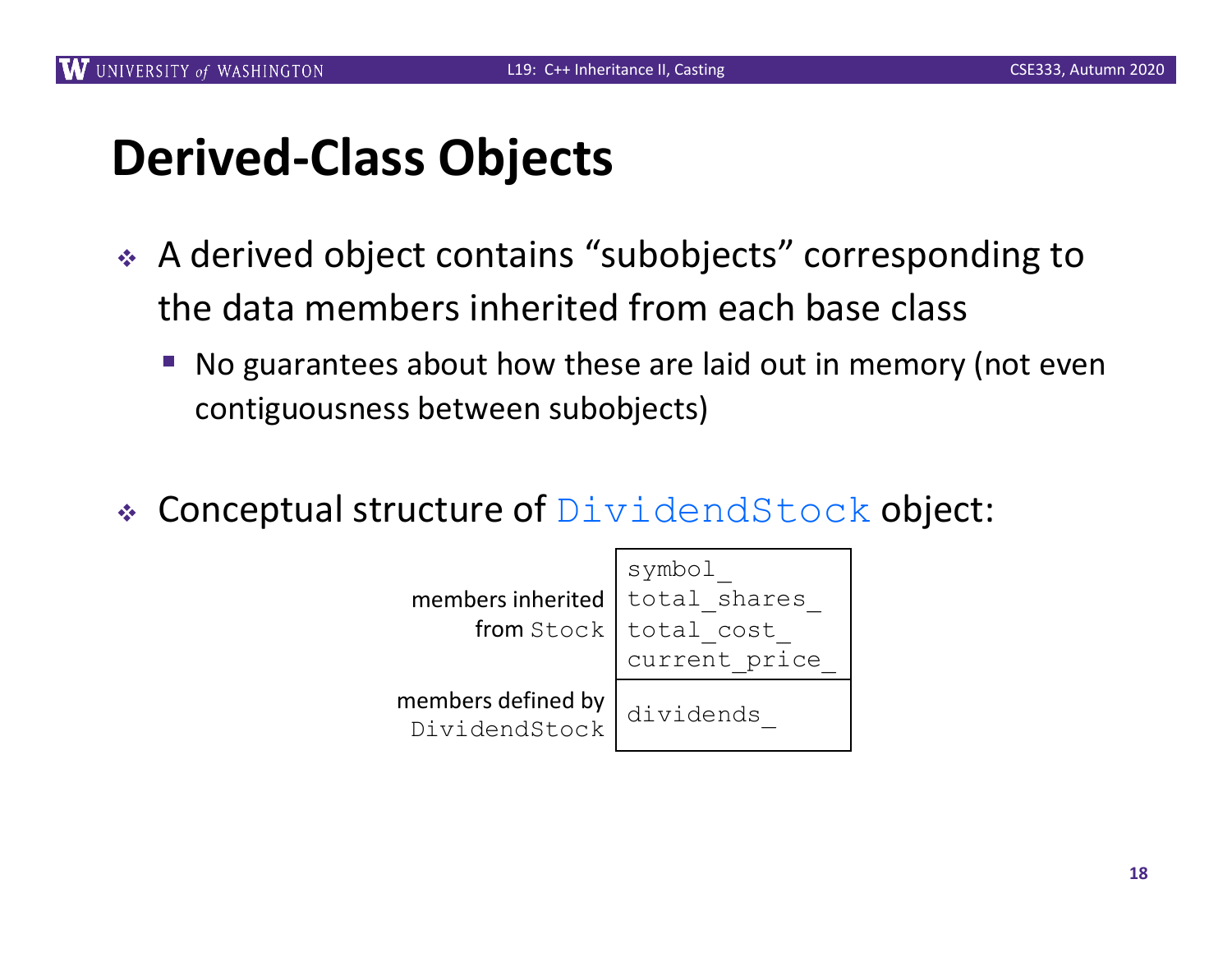### **Constructors and Inheritance**

- <sup>v</sup> A derived class **does not inherit** the base class' constructor
	- $\blacksquare$  The derived class must have its own constructor
	- A synthesized default constructor for the derived class first invokes the default constructor of the base class and then initialize the derived class' member variables
		- Compiler error if the base class has no default constructor
	- The base class constructor is invoked *before* the constructor of the derived class
		- You can use the initialization list of the derived class to specify which base class constructor to use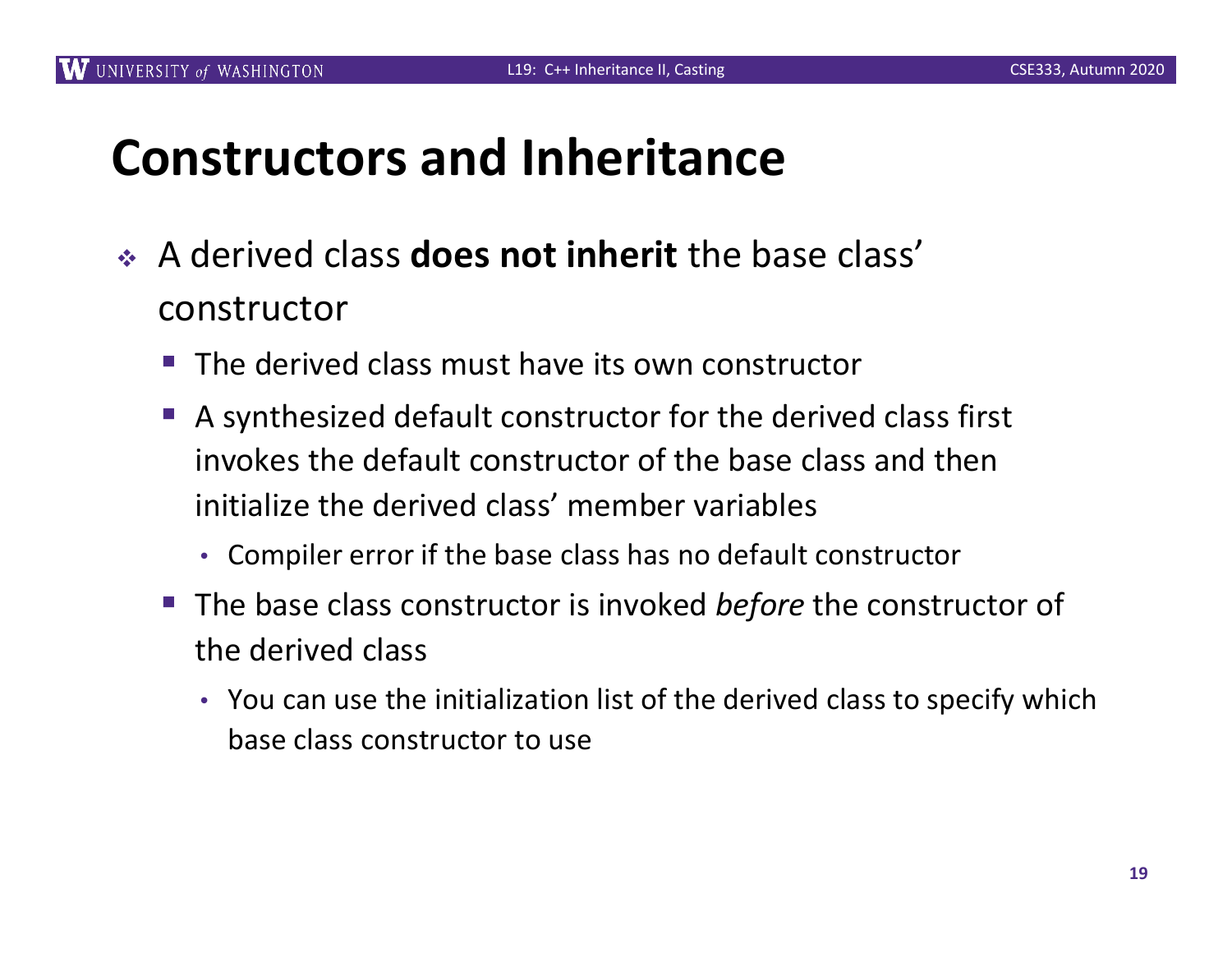### **Constructor Examples**

#### badctor.cc

```
class Base { // no default ctor
public:
 Base(int y) : y(y) { }
 int y;
};
// Compiler error when you try to 
// instantiate a Der1, as the
// synthesized default ctor needs 
// to invoke Base's default ctor.
class Der1 : public Base {
public:
 int z;
};
class Der2 : public Base {
public:
 Der2(int y, int z)
    : Base(y), z(z) { }
 int z;
};
```
#### goodctor.cc

```
// has default ctor
class Base {
public:
  int y;
};
// works now
class Der1 : public Base {
public:
  int z;
};
// still works
class Der2 : public Base {
public:
  Der2(int z) : z(z) { }int z;
};
```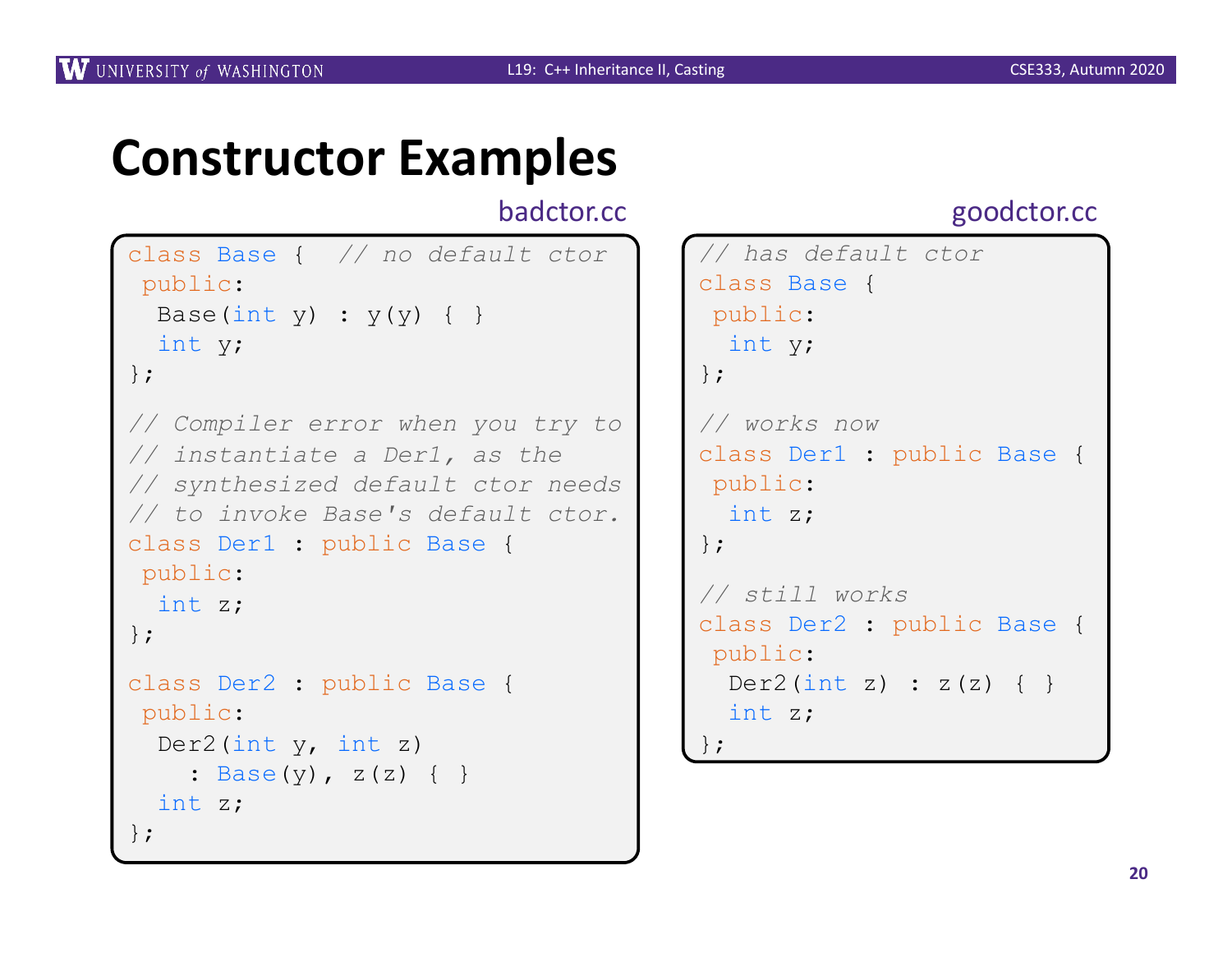### **Destructors and Inheritance**

- <sup>v</sup> Destructor of a derived class:
	- *First* runs body of the dtor
	- *Then* invokes of the dtor of the base class
- $\triangleleft$  Static dispatch of destructors is almost always a mistake!
	- Good habit to always define a dtor as virtual
		- Empty body if there's no work to do

#### class Base { public: Base() {  $x = new int;$  }  $\sim$ Base() { delete x; } int\* x; }; class Der1 : public Base { public:  $Der1()$  {  $y = new int;$  }  $\sim$ Der1() { delete y; } int\* y; }; void **foo**() {  $Base*$  b0ptr = new Base; Base\*  $blptr = new Der1;$ delete b0ptr; *// OK* delete b1ptr; *// leaks Der1::y* }

#### baddtor.cc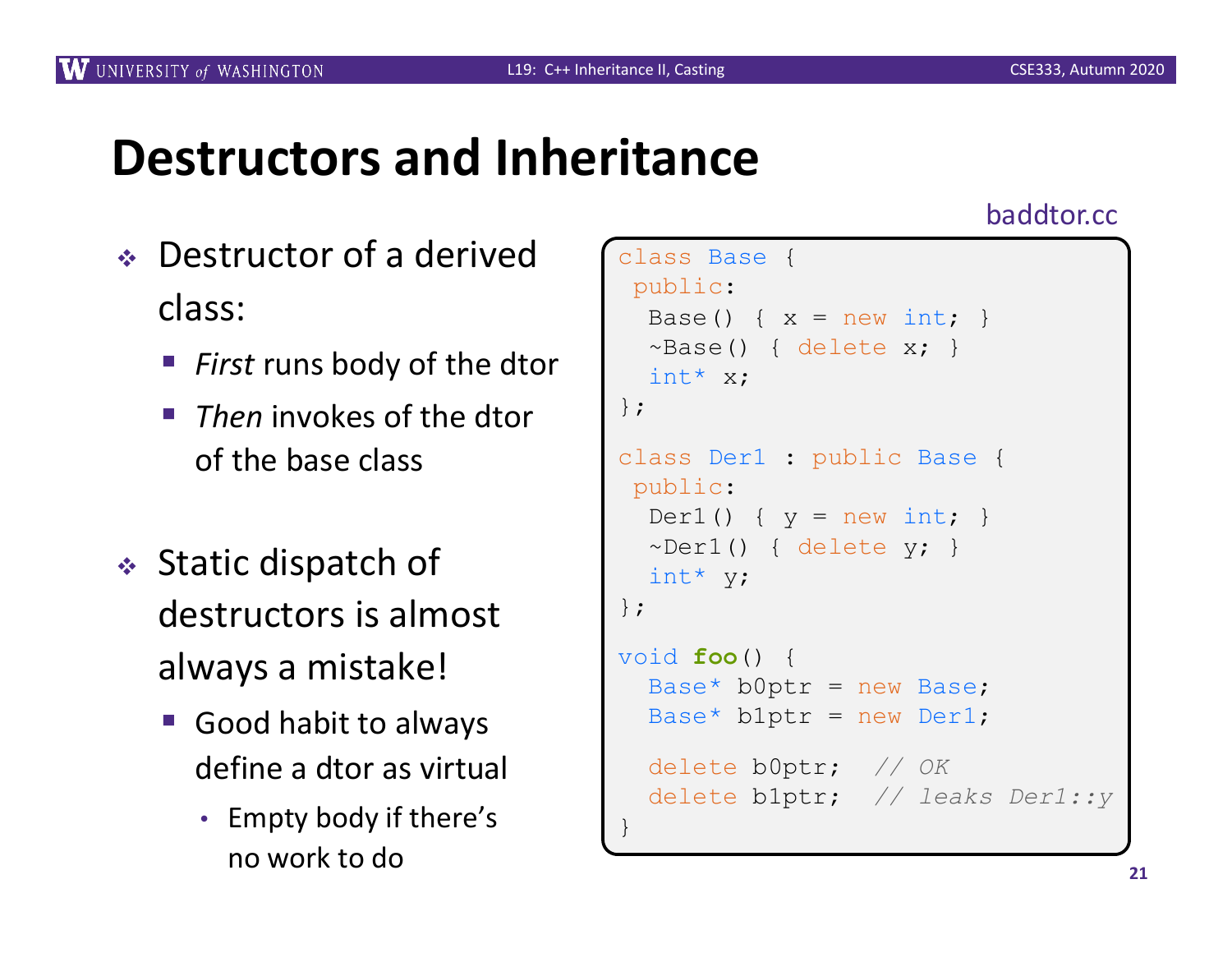};

};

}

Base b(1); Der1 d(2);

d = b; *// compiler error*

b = d; *// what happens to y\_?*

slicing.cc

### **Assignment and Inheritance**

- $\div$  C++ allows you to assign the value of a derived class to an instance of a base class
	- Known as object slicing
		- It's legal since  $b=0$  passes type checking rules
		- But b doesn't have space for any extra fields in d

```
class Base {
public:
  Base(int x) : x (x) { }
  int x_;
class Der1 : public Base {
public:
  Der1(int y) : Base(16), y(y) { }
  int y_;
void foo() {
```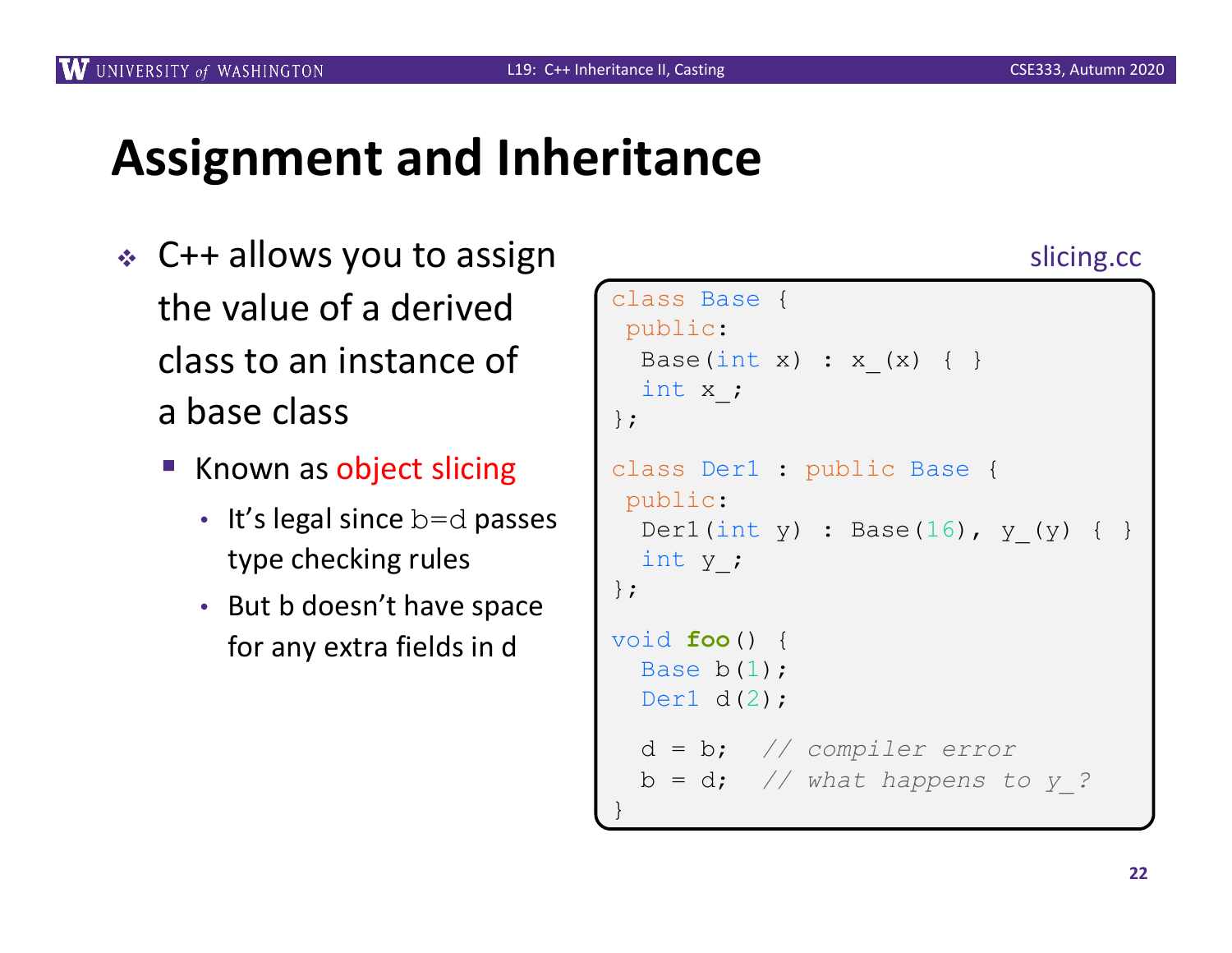#### **STL and Inheritance**

- <sup>v</sup> Recall: STL containers store **copies of values**
	- What happens when we want to store mixes of object types in a single container? (*e.g.* Stock and DividendStock)
	- You get sliced  $\odot$

```
#include <list>
#include "Stock.h"
#include "DividendStock.h"
int main(int argc, char** argv) {
 Stock s;
 DividendStock ds;
 list<Stock> li;
 li.push_back(s); // OK
 li.push_back(ds); // OUCH!
 return 0;
}
```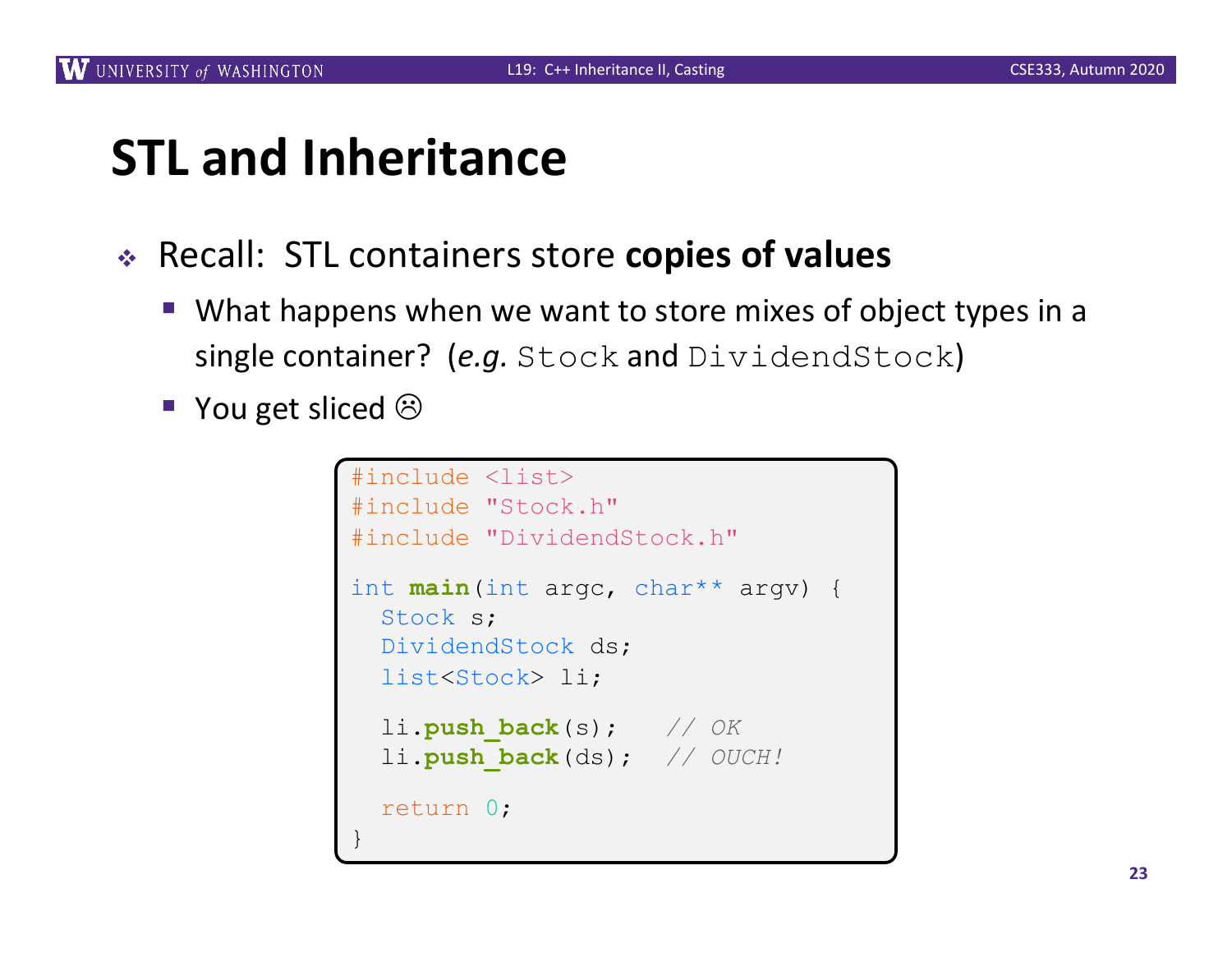## **STL and Inheritance**

- <sup>v</sup> Instead, store **pointers to heap-allocated objects** in STL containers
	- No slicing!  $\odot$
	- **sort**() does the wrong thing  $\odot$
	- You have to remember to delete your objects before destroying the container  $\odot$ 
		- Smart pointers!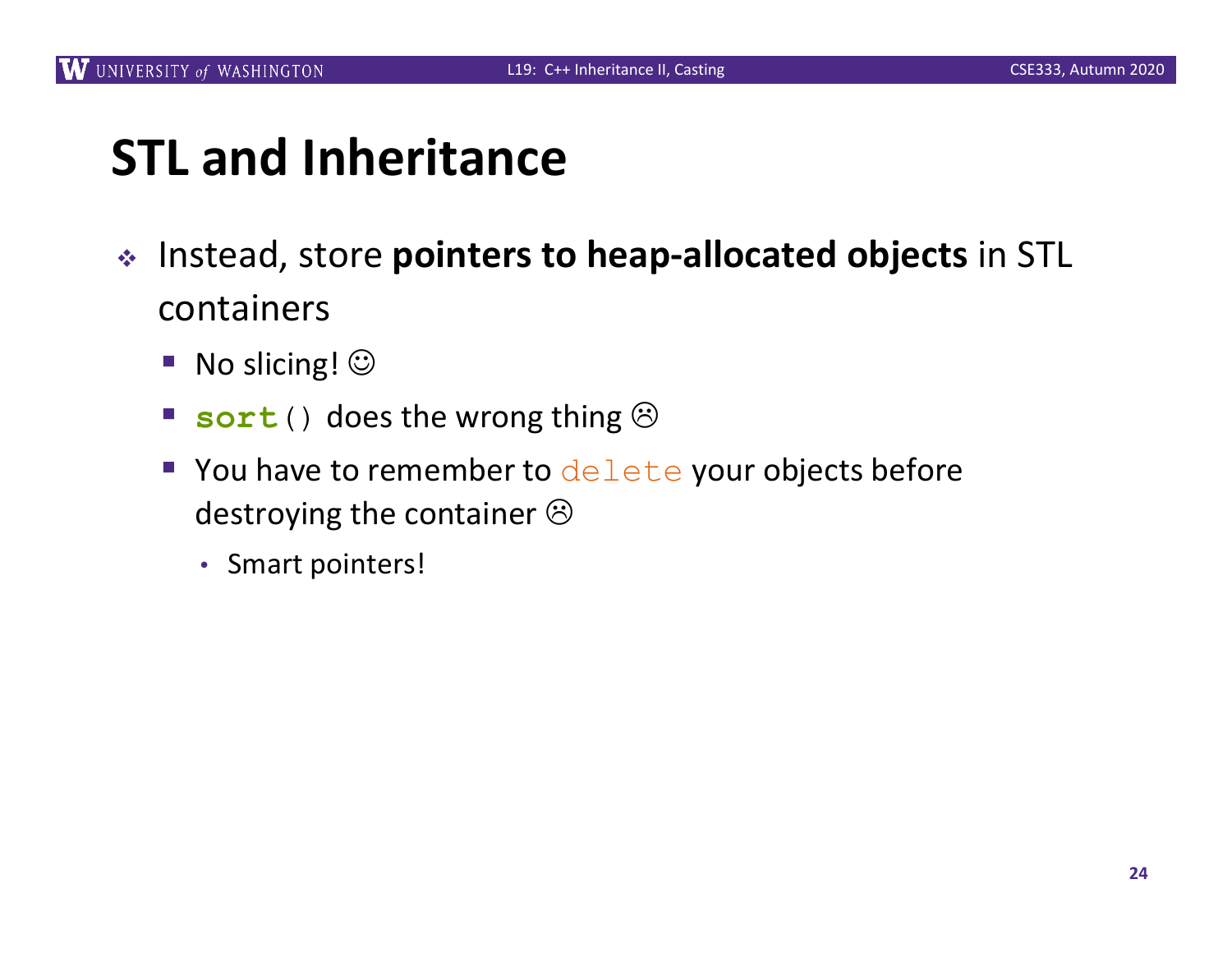## **Lecture Outline**

- <sup>v</sup> C++ Inheritance
	- Static Dispatch
	- Abstract Classes
	- Constructors and Destructors
	- Assignment
- <sup>v</sup> **C++ Casting**

<sup>v</sup> Reference: *C++ Primer* §4.11.3, 19.2.1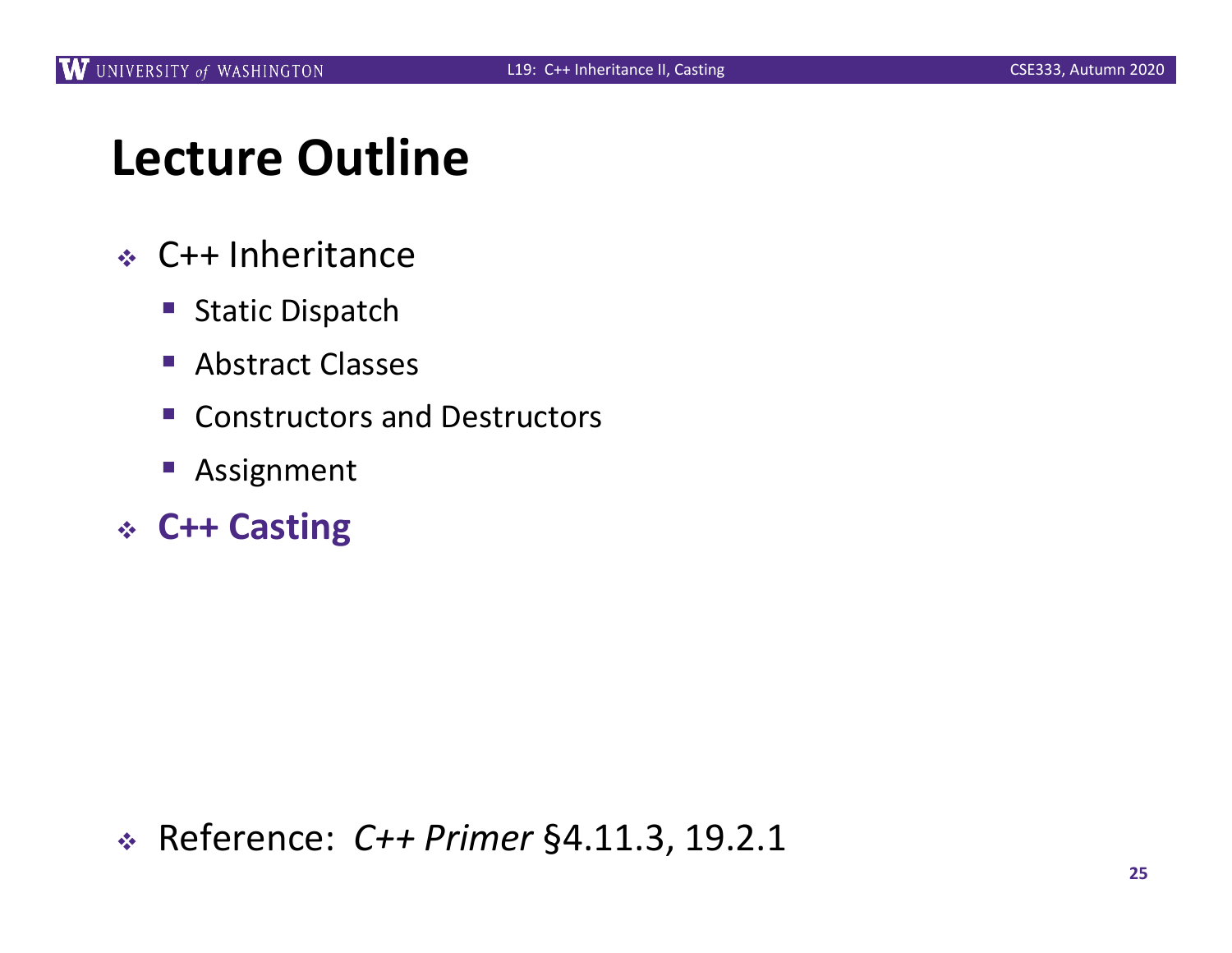## **Explicit Casting in C**

- $\triangleleft$  Simple syntax:  $\ln s = \ln w_t$  type) rhs;
- <sup>v</sup> Used to:
	- Convert between pointers of arbitrary type
		- Don't change the data, but treat differently
	- Forcibly convert a primitive type to another
		- Actually changes the representation
- **EXA** You *can* still use C-style casting in C++, but that uses one notation for different purposes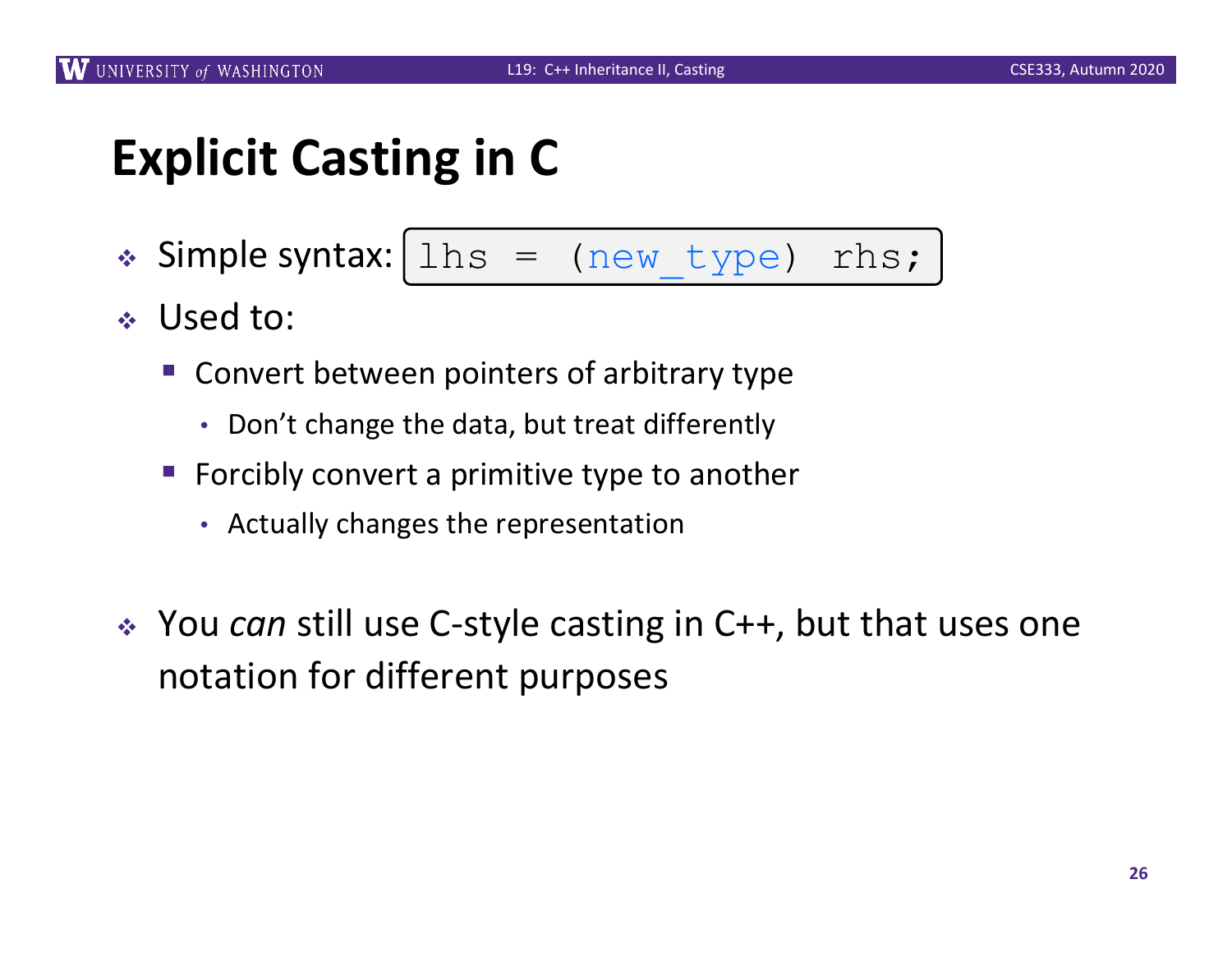# **Casting in C++**

- $\div$  C++ provides an alternative casting style that is more informative:
	- static cast<to type>(expression)
	- dynamic cast<to type>(expression)
	- const cast<to type>(expression)
	- § reinterpret\_cast<to\_type>(expression)
- $\triangleleft$  Always use these in C++ code
	- Intent is clearer
	- Easier to find in code via searching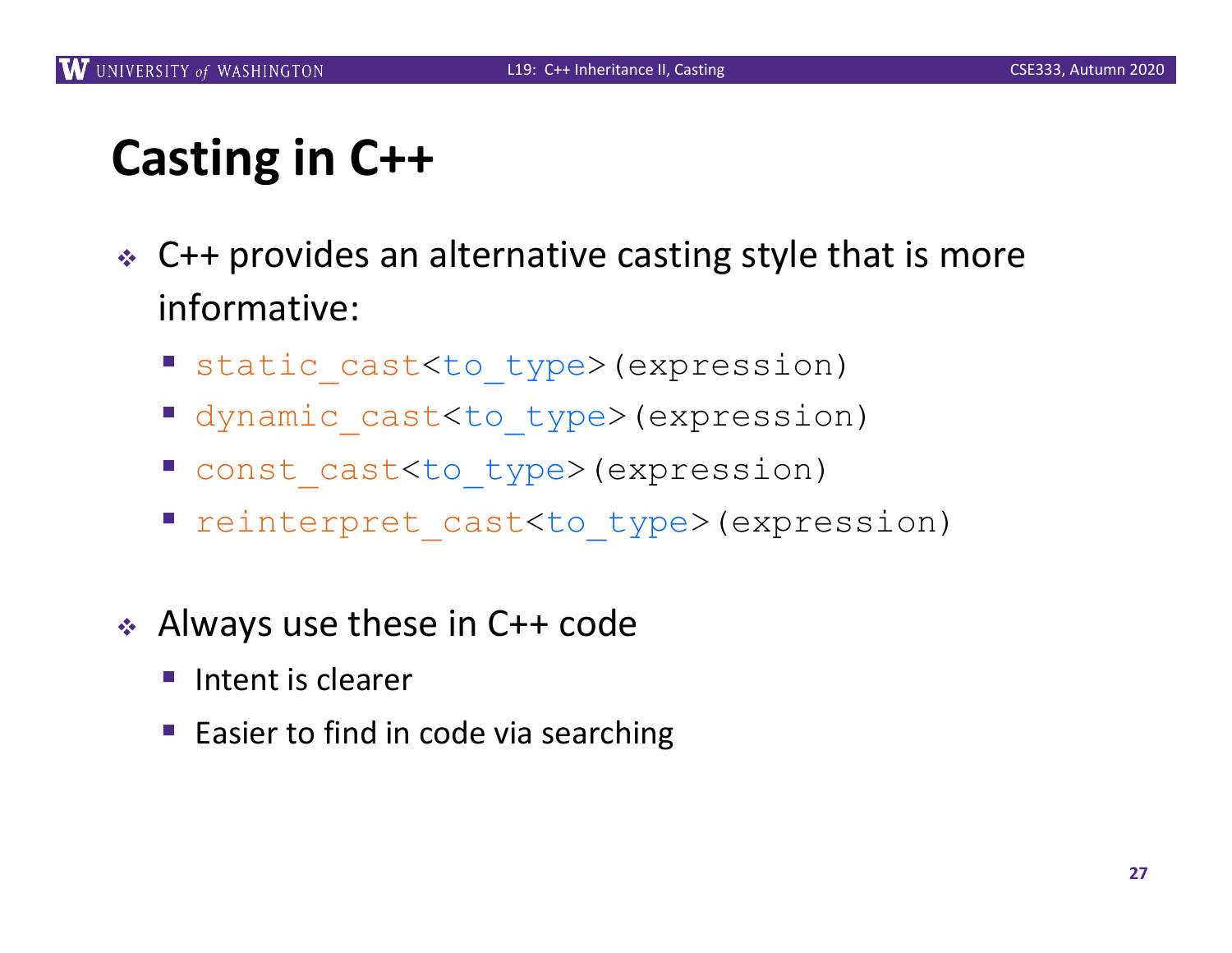}

staticcast.cc

## **static\_cast**

#### \* static cast can convert:

- Pointers to classes of related type
	- Compiler error if classes are not related
	- Dangerous to cast *down* a class hierarchy
- Non-pointer conversion
	- e.g. float to int
- \* static cast is checked at compile time

```
class A {
 public:
  int x;
};
class B {
public:
  float x;
};
class C : public B {
public:
  char x;
};
```

```
void foo() {
 B b; C c;
  // compiler error
```

```
A^* aptr = static cast <A^* > (&b);
// OK
```

```
B^* bptr = static cast<B^* (&c);
```

```
// compiles, but dangerous
```

```
C^* cptr = static cast\langle C^* \rangle(&b);
```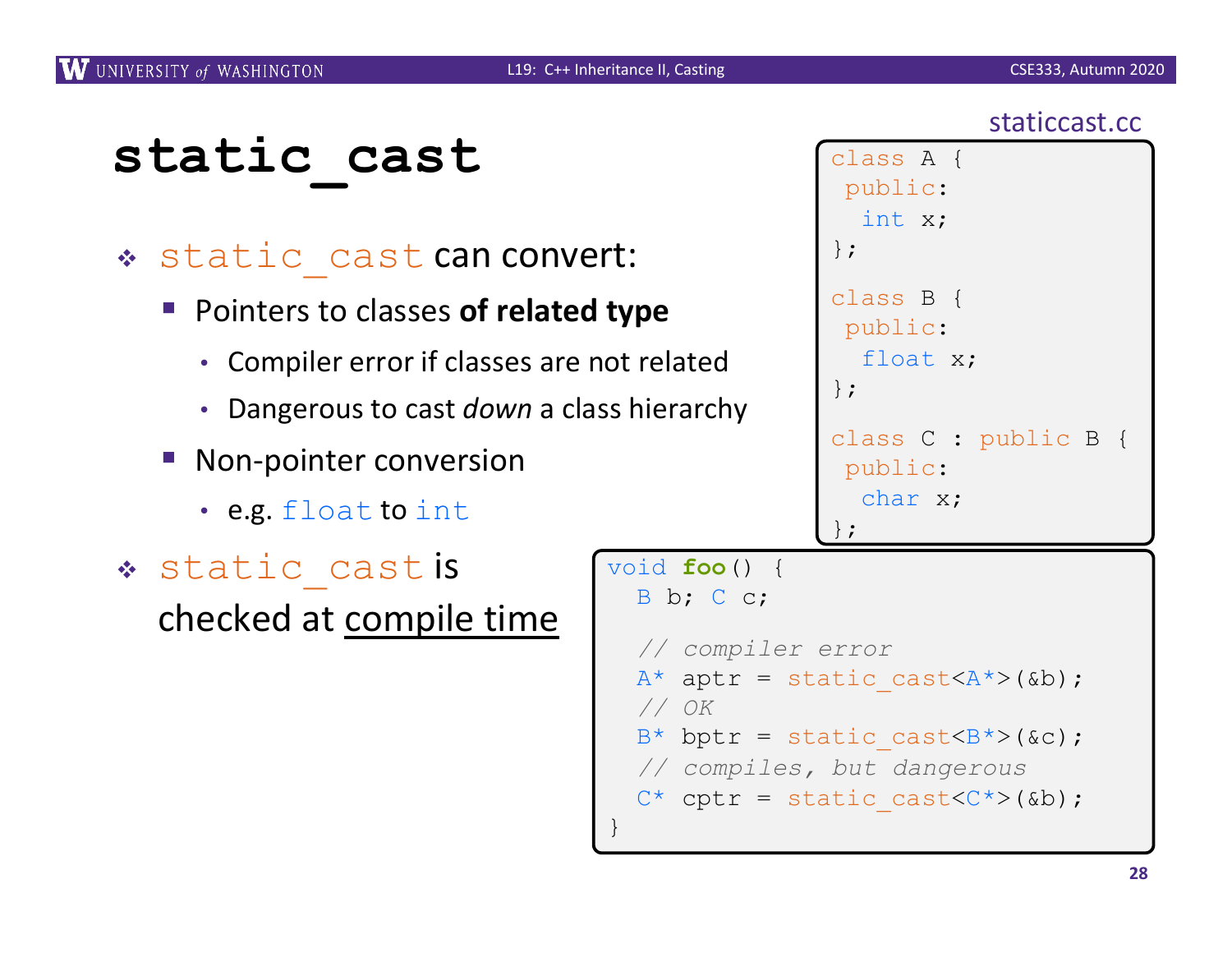## **dynamic\_cast**

- \* dynamic cast can convert:
	- Pointers to classes of **related type**
	- References to classes **of related type**
- \* dynamic cast is checked at both

}

compile time and run time

- Casts between unrelated classes fail at compile time
- Casts from base to derived fail at run time if the pointed-to object is not the derived type

```
dynamiccast.cc
class Base {
 public:
  virtual void foo() { }
  float x;
};
class Der1 : public Base {
 public:
  char x;
};
```

```
void bar() {
  Base b; Der1 d;
```

```
// OK (run-time check passes)
Base* bptr = dynamic cast<Base*>(&d);
assert(bptr != nullptr);
```

```
// OK (run-time check passes)
Der1* dptr = dynamic cast<Der1*>(bptr);
assert(dptr != nullptr);
```

```
// Run-time check fails, returns nullptr
bptr = &\text{b};
dptr = dynamic cast<Der1*>(bptr);
assert(dptr != nullptr);
```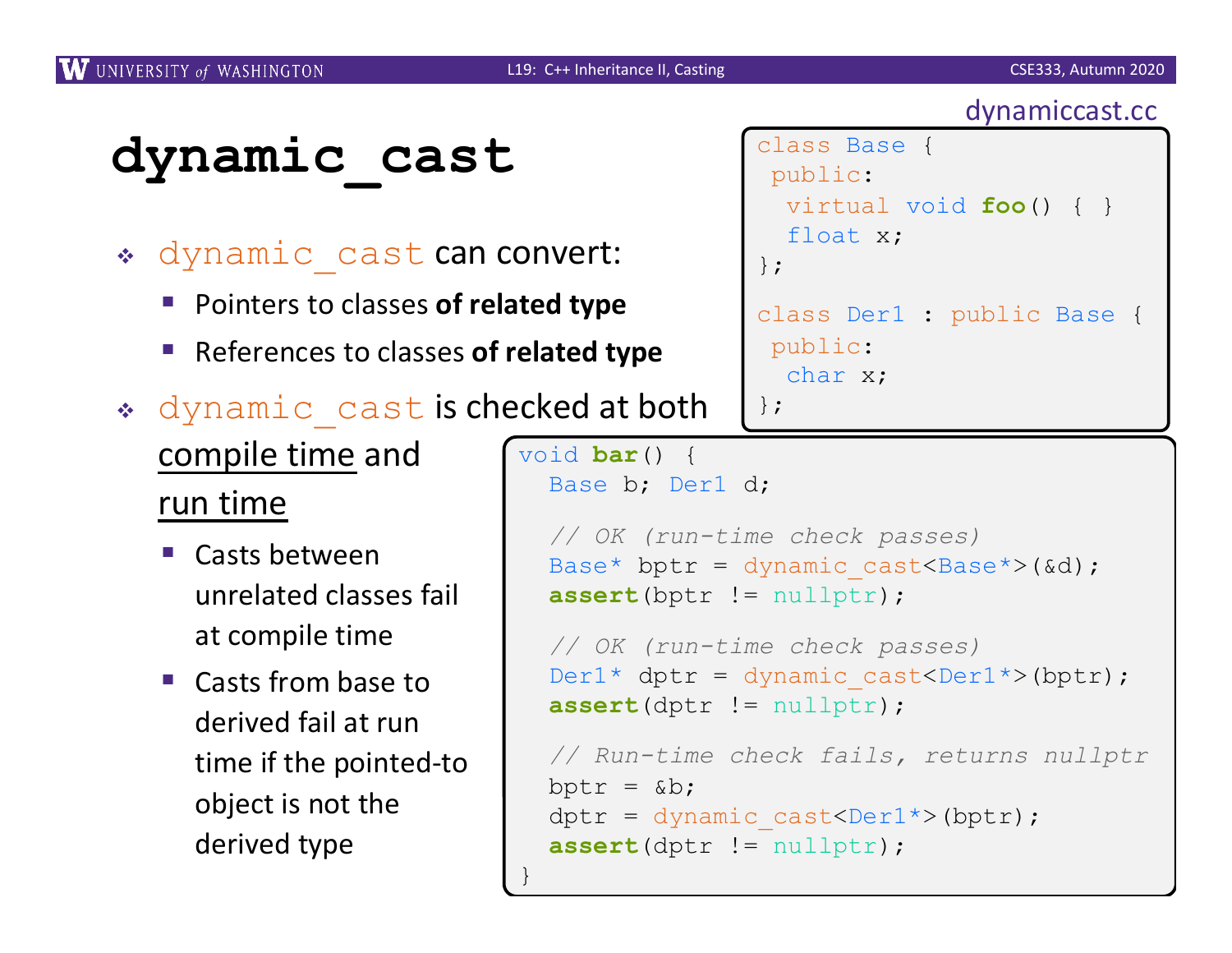#### **const\_cast**

- \* const cast adds or strips const-ness
	- Dangerous (!)

```
void foo(int* x) {
  *x++;}
void bar(const int* x) {
 foo(x); // compiler error
 foo(const_cast<int*>(x)); // succeeds
}
int main(int argc, char** argv) {
 int x = 7;
 bar(&x);
 return 0;
}
```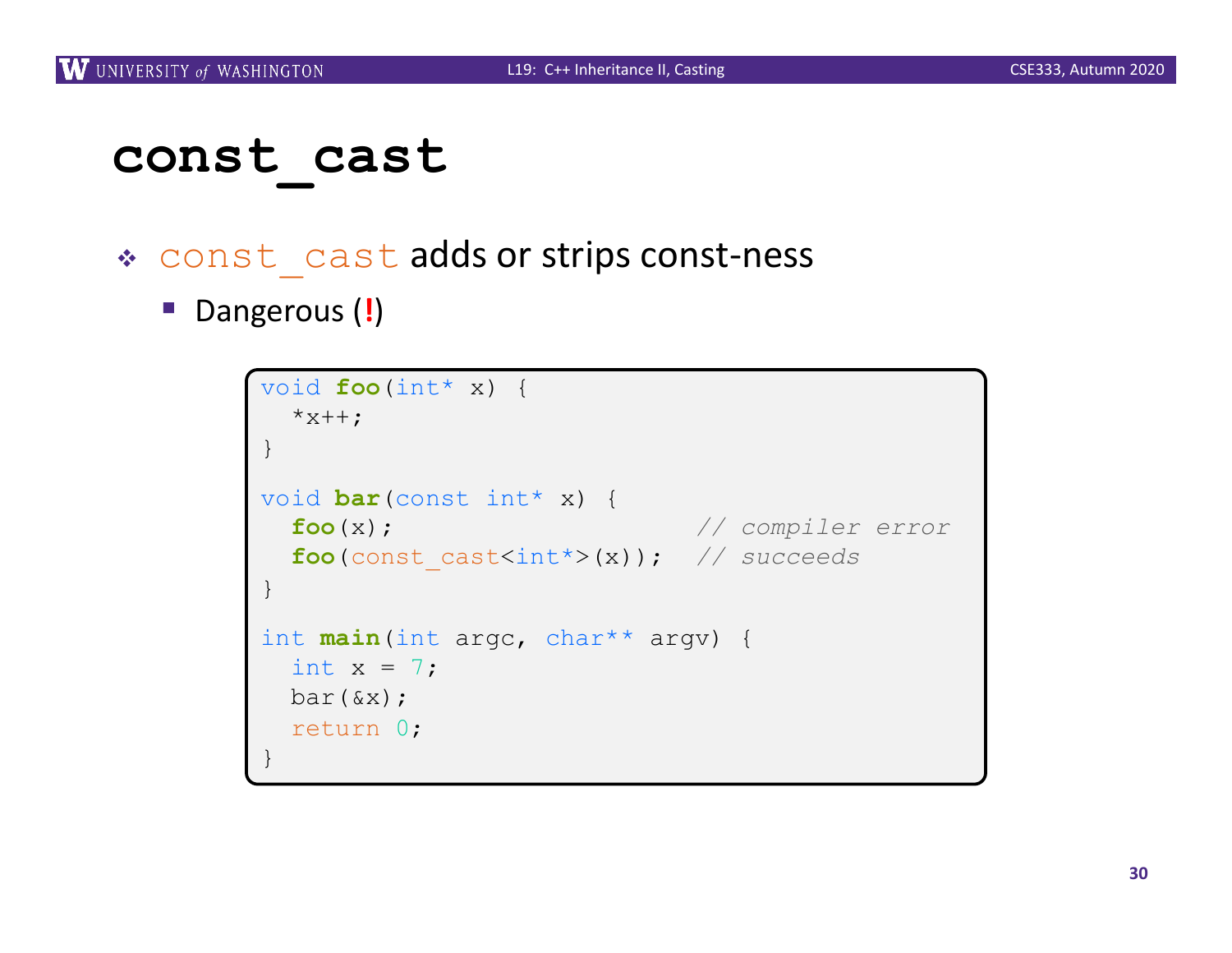### **reinterpret\_cast**

- <sup>v</sup> reinterpret\_cast casts between *incompatible* types
	- Low-level reinterpretation of the bit pattern
	- *e.g.* storing a pointer in an int, or vice-versa
		- Works as long as the integral type is "wide" enough
	- § Converting between incompatible pointers
		- Dangerous (**!**)
		- This is used (carefully) in hw3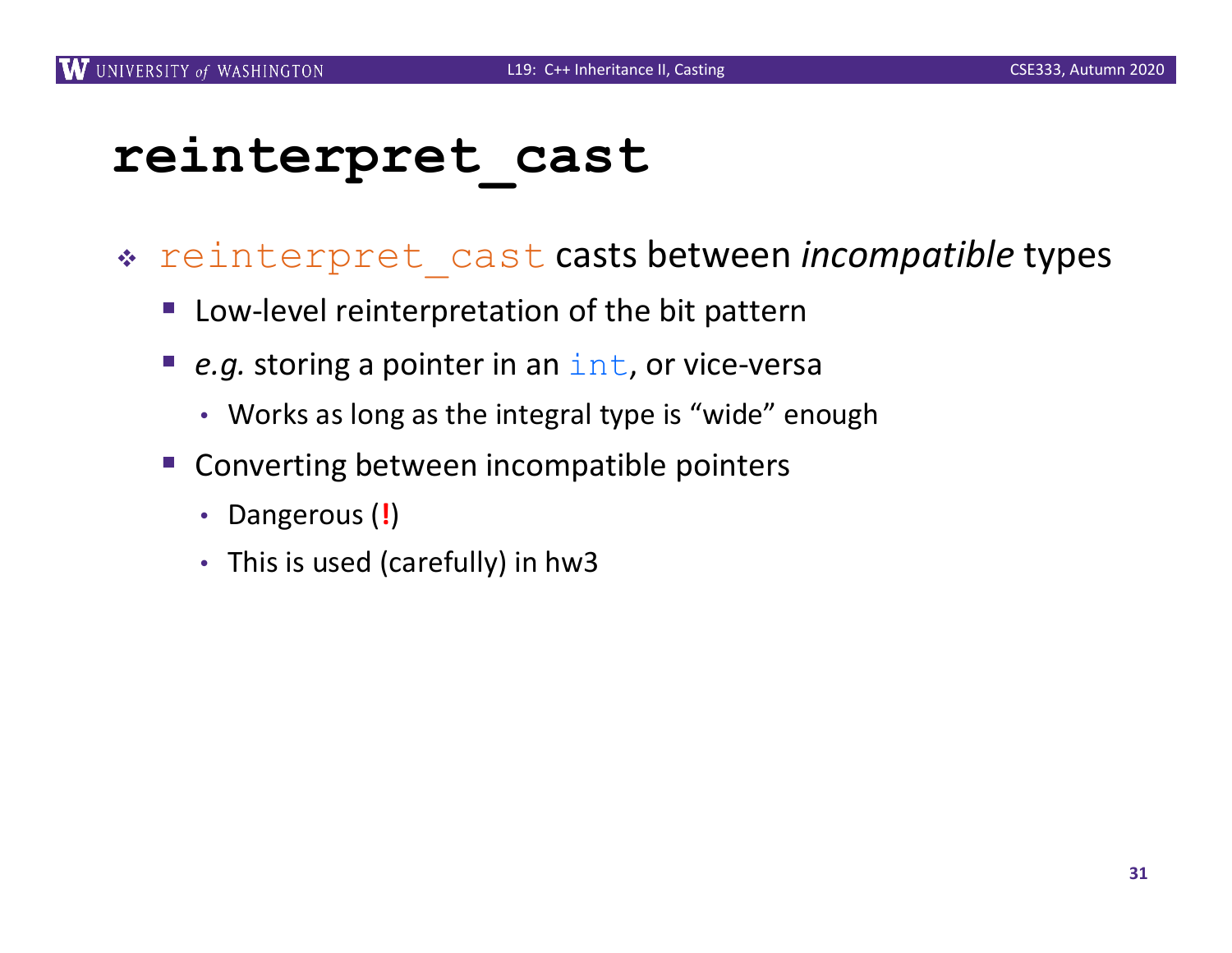# **Implicit Conversion**

- The compiler tries to infer some kinds of conversions
	- When types are not equal and you don't specify an explicit cast, the compiler looks for an acceptable implicit conversion

```
void bar(std::string x);
void foo() {
 int x = 5.7; // conversion, float -> int
  bar("hi"); // conversion, (const char*) -> string
  char c = x; // conversion, int -> char
}
```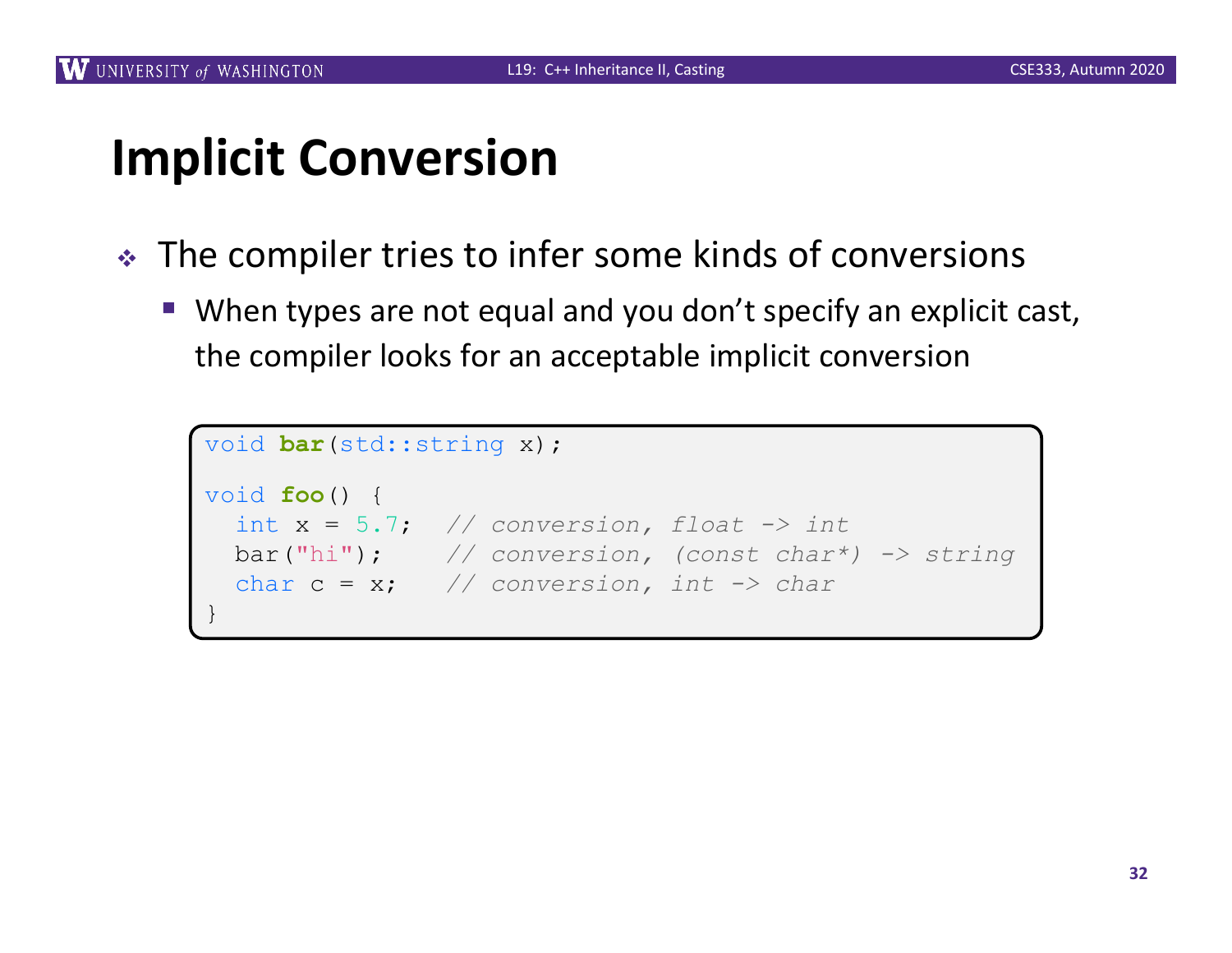### **Sneaky Implicit Conversions**

- \* (const char\*) to string conversion?
	- If a class has a constructor with a single parameter, the compiler will exploit it to perform implicit conversions
	- § At most, one user-defined implicit conversion will happen
		- Can do int  $\rightarrow$  Foo, but not int  $\rightarrow$  Foo  $\rightarrow$  Baz

```
class Foo {
 public:
  Foo(int x) : x(x) { }
  int x;
};
int Bar(Foo f) {
  return f.x;
}
int main(int argc, char** argv) {
  return Bar(5); // equivalent to return Bar(Foo(5));
}
```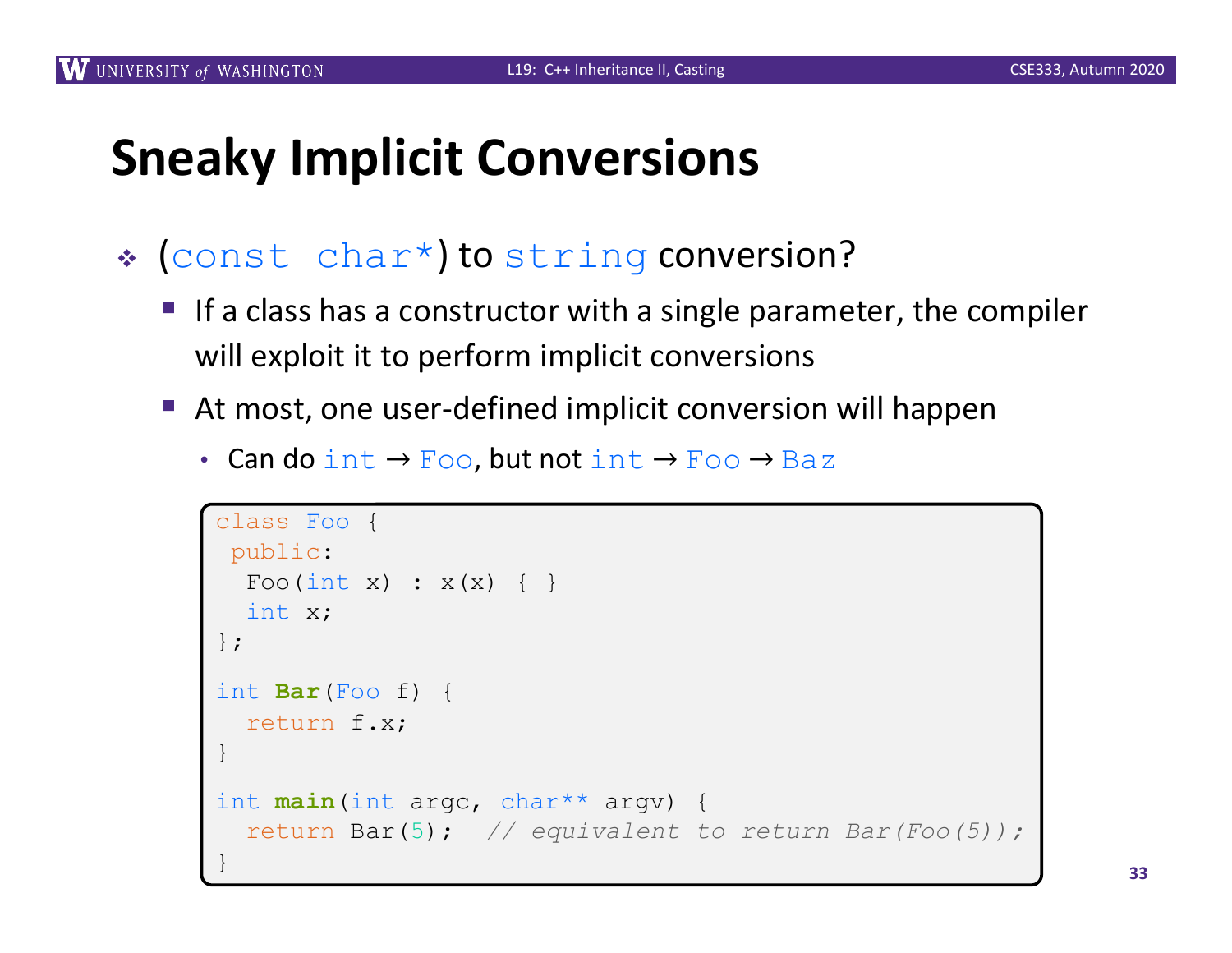## **Avoiding Sneaky Implicits**

- $\triangle$  Declare one-argument constructors as  $\exp$ licit if you want to disable them from being used as an implicit conversion path
	- Usually a good idea

```
class Foo {
 public:
  explicit Foo(int x) : x(x) { }
  int x;
};
int Bar(Foo f) {
  return f.x;
}
int main(int argc, char** argv) {
  return Bar(5); // compiler error
}
```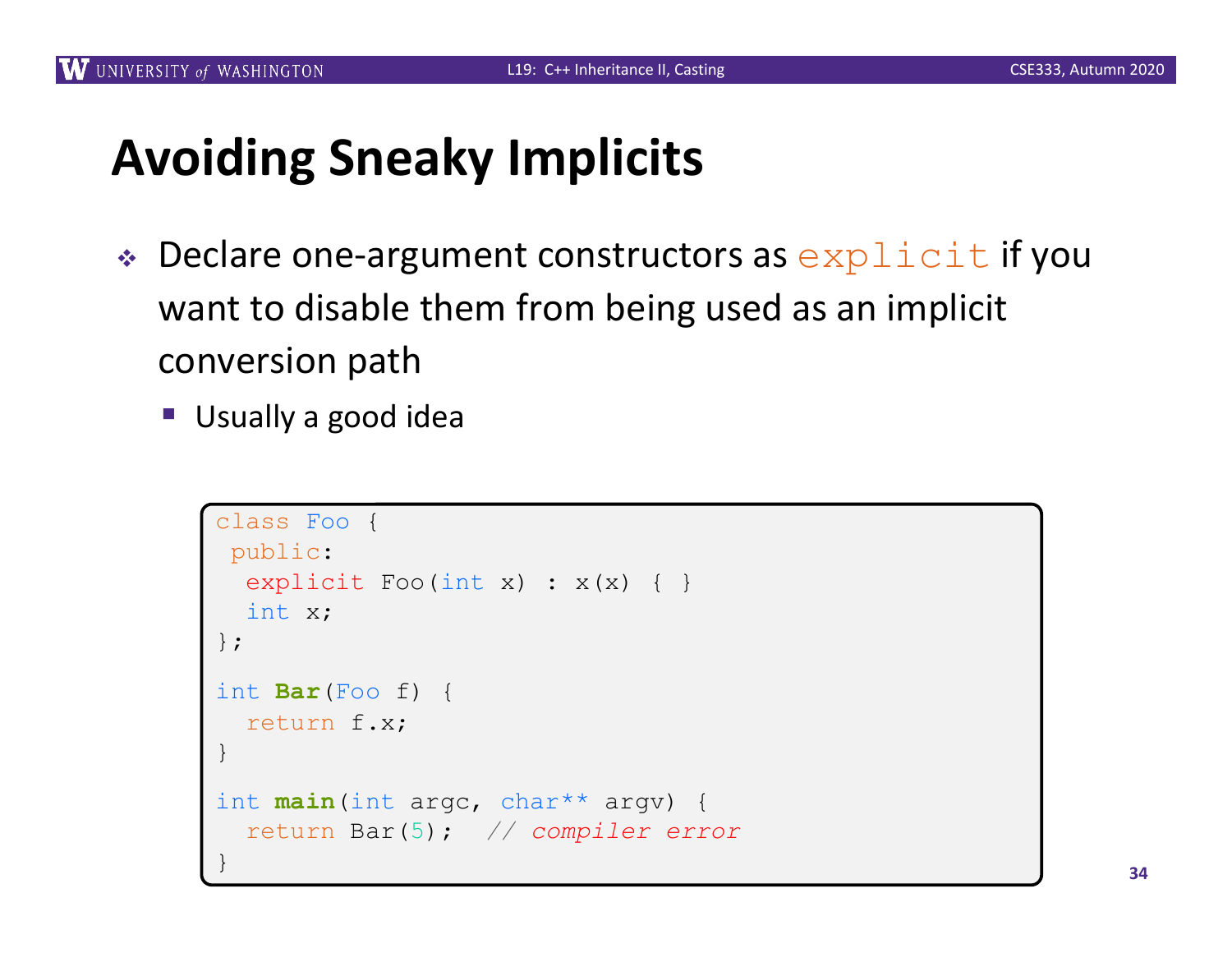#### **Extra Exercise #1**

- ◆ Design a class hierarchy to represent shapes
	- *e.g.* Circle, Triangle, Square
- $\cdot$  Implement methods that:
	- § Construct shapes
	- § Move a shape (*i.e.* add (x,y) to the shape position)
	- § Returns the centroid of the shape
	- § Returns the area of the shape
	- **Print**(), which prints out the details of a shape